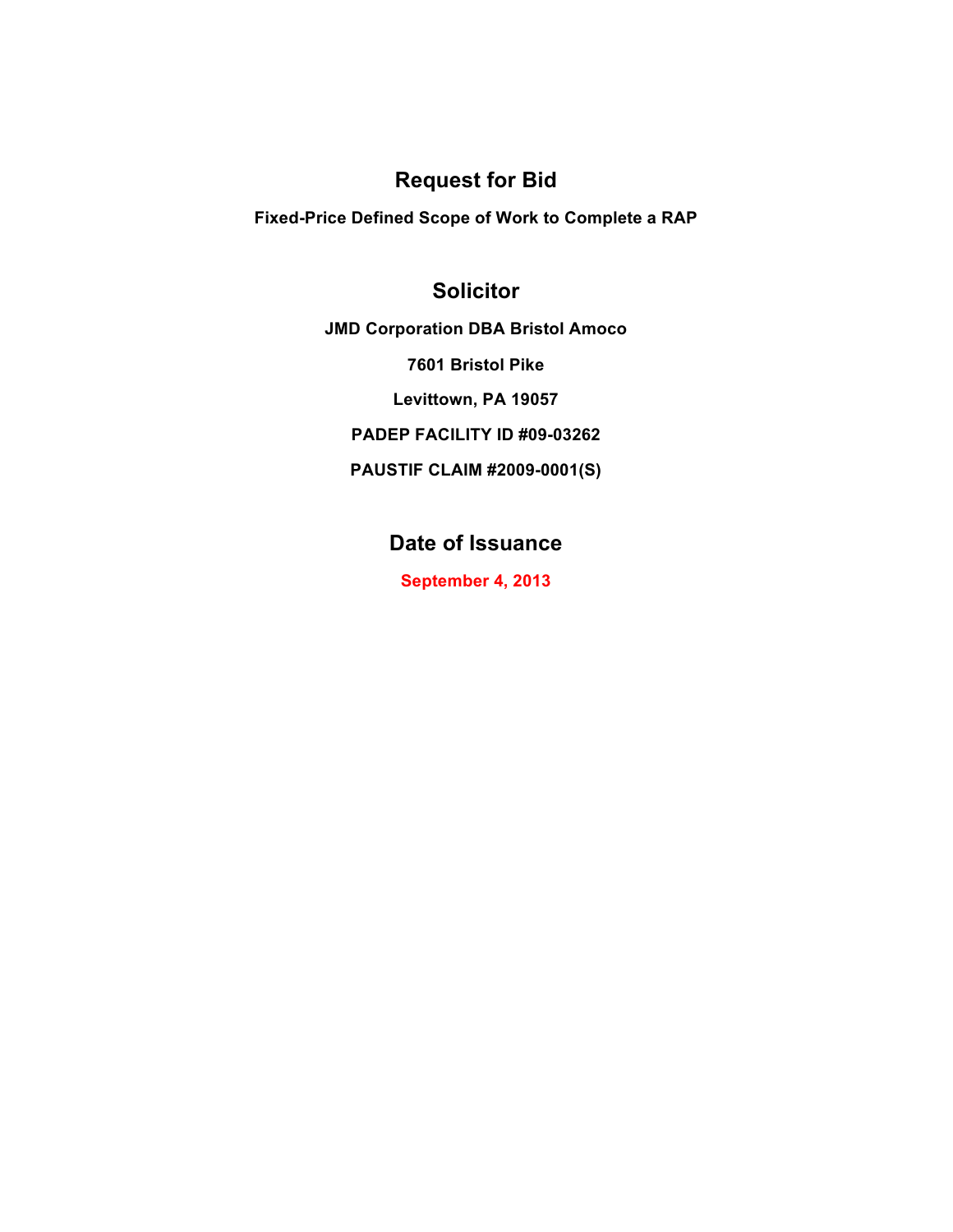# **Table of Contents**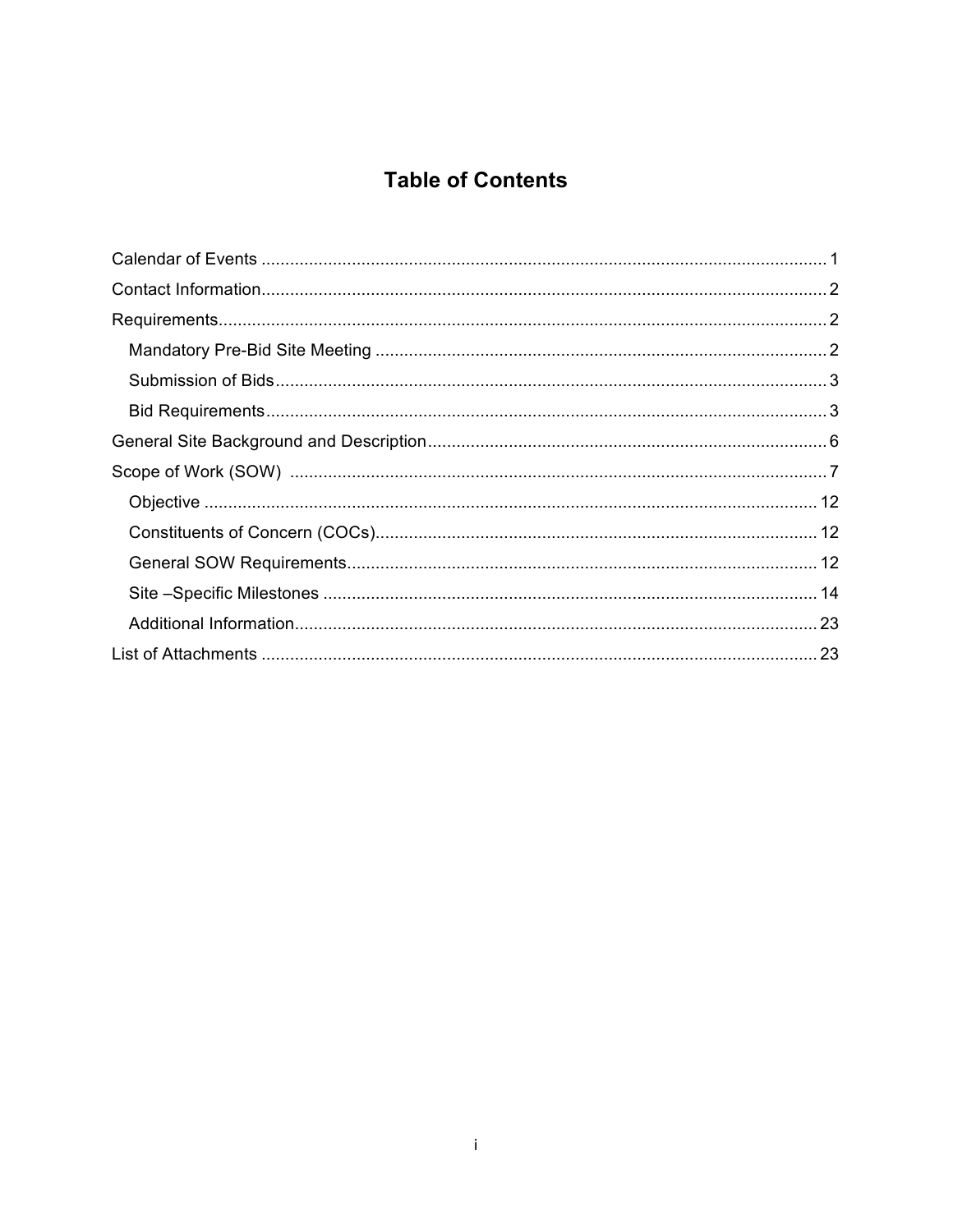The Pennsylvania Underground Storage Tank Indemnification Fund (PAUSTIF), on behalf of the claimant who hereafter is referred to as the Client or Solicitor, is providing this Request for Bid (RFB) to prepare and submit a bid to complete the Scope of Work (SOW) for the referenced site. The Solicitor has an open claim with the PAUSTIF and the corrective action work will be completed under this claim. Reimbursement of Solicitor-approved, reasonable and necessary costs up to claim limits for the corrective action work described in this RFB will be provided by PAUSTIF. Solicitor is responsible to pay any applicable deductible and/or proration.

Each bid response will be considered individually and consistent with the evaluation process described in the PAUSTIF Competitive Bidding Fact Sheet, which can be downloaded from the PAUSTIF website http://www.insurance.pa.gov.

| <b>Activity</b>                             | Date and Time                 |
|---------------------------------------------|-------------------------------|
| Notification of Intent to Attend Site Visit | September 13, 2013 by 5 p.m.  |
| Mandatory Pre-Bid Site Visit                | September 17, 2013 at 11 a.m. |
| Deadline to Submit Questions                | September 25, 2013 by 5 p.m.  |
| <b>Bid Due Date and Time</b>                | October 3, 2013 by 3 p.m.     |

## **Calendar of Events**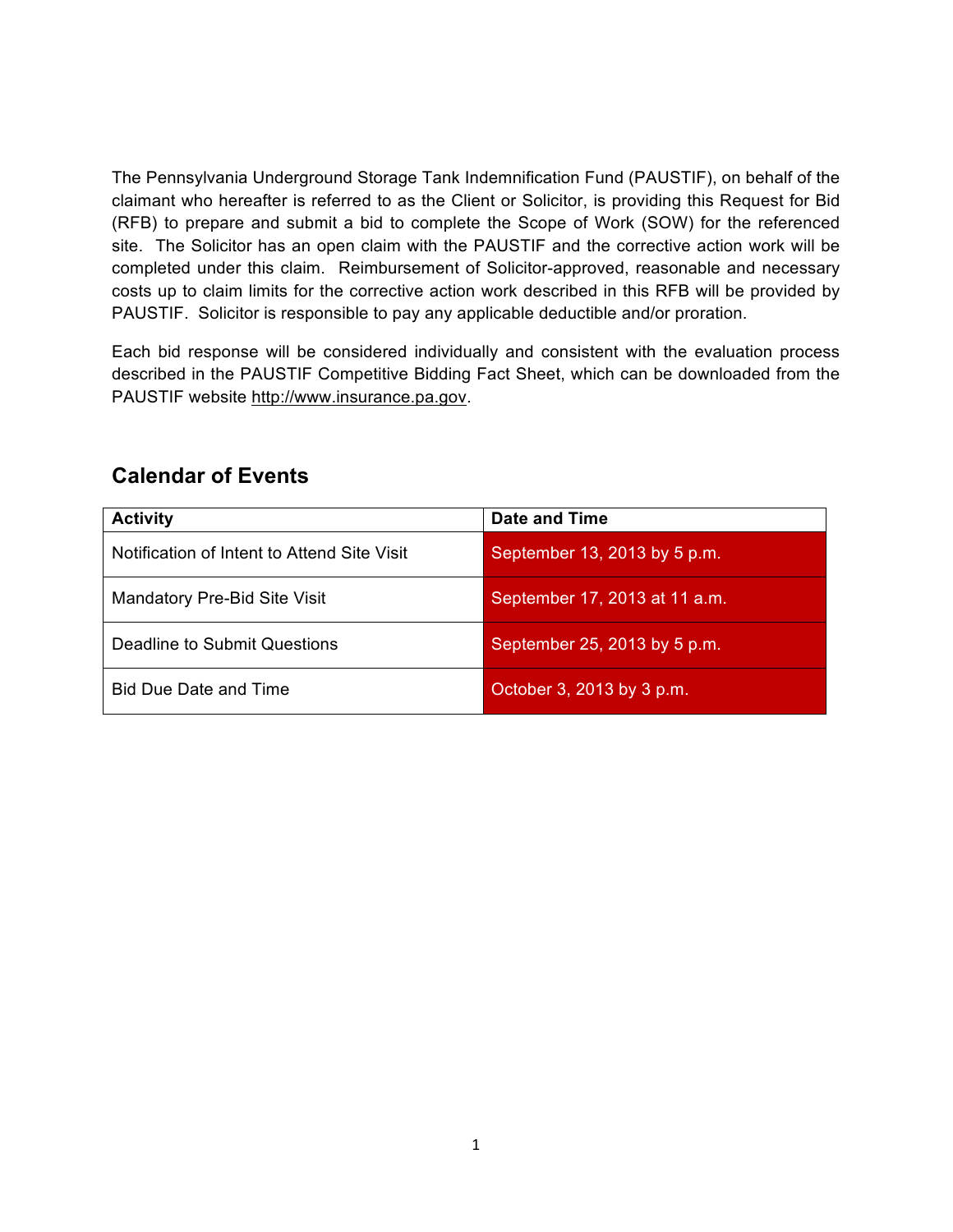## **Contact Information**

| <b>ICF International</b>                                                                                                          | <b>Solicitor</b>                                                                                             | <b>Technical Contact</b>                                                                                                                                                       |
|-----------------------------------------------------------------------------------------------------------------------------------|--------------------------------------------------------------------------------------------------------------|--------------------------------------------------------------------------------------------------------------------------------------------------------------------------------|
| Ms. Patricia Condran<br><b>ICF International</b><br>4000 Vine Street<br>Middletown, PA 17057<br>Email - Patricia.Condran@icfi.com | Mr. Tony Parashar<br><b>JMD Corporation DBA Bristol</b><br>Amoco<br>7601 Bristol Pike<br>Levittown, PA 19057 | Mr. Mark Bedle<br><b>B&amp;B Diversified Enterprises, Inc.</b><br>PO Box 16<br>Barto, PA 19504<br>Phone $-610-845-0640$<br>$Fax - 610 - 845 - 0650$<br>Email - mbedle@bbde.com |

All questions regarding this Request for Bid (RFB) and the subject site conditions must be directed via e-mail to the Technical Contact identified above with the understanding that all questions and answers will be provided to all bidders. The email subject line must be **"[insert site name and claim number provided on cover page] – RFB QUESTION".** Bidders must neither contact nor discuss this RFB with the Solicitor, PAUSTIF, the Pennsylvania Department of Environmental Protection (PADEP), or ICF International (ICF) unless approved by the Technical Contact. Bidders may discuss this RFB with subcontractors and vendors to the extent required for preparing the bid response.

## **Requirements**

### **Mandatory Pre-Bid Site Meeting**

The Solicitor, the Technical Contact, or their designee will hold a mandatory site visit on the date and time listed in the calendar of events to answer questions and conduct a site tour for one participant per bidding company. This meeting is mandatory for all bidders, no exceptions. This meeting will allow each bidding company to inspect the site and evaluate site conditions. **A notice of the bidder's intent to attend this meeting is requested to be provided to the Technical Contact via email by the date listed in the calendar of events with the subject "[insert site name and claim number provided on cover page]– SITE MEETING ATTENDANCE NOTIFICATION".** The name and contact information of the company participant should be included in the body of the e-mail.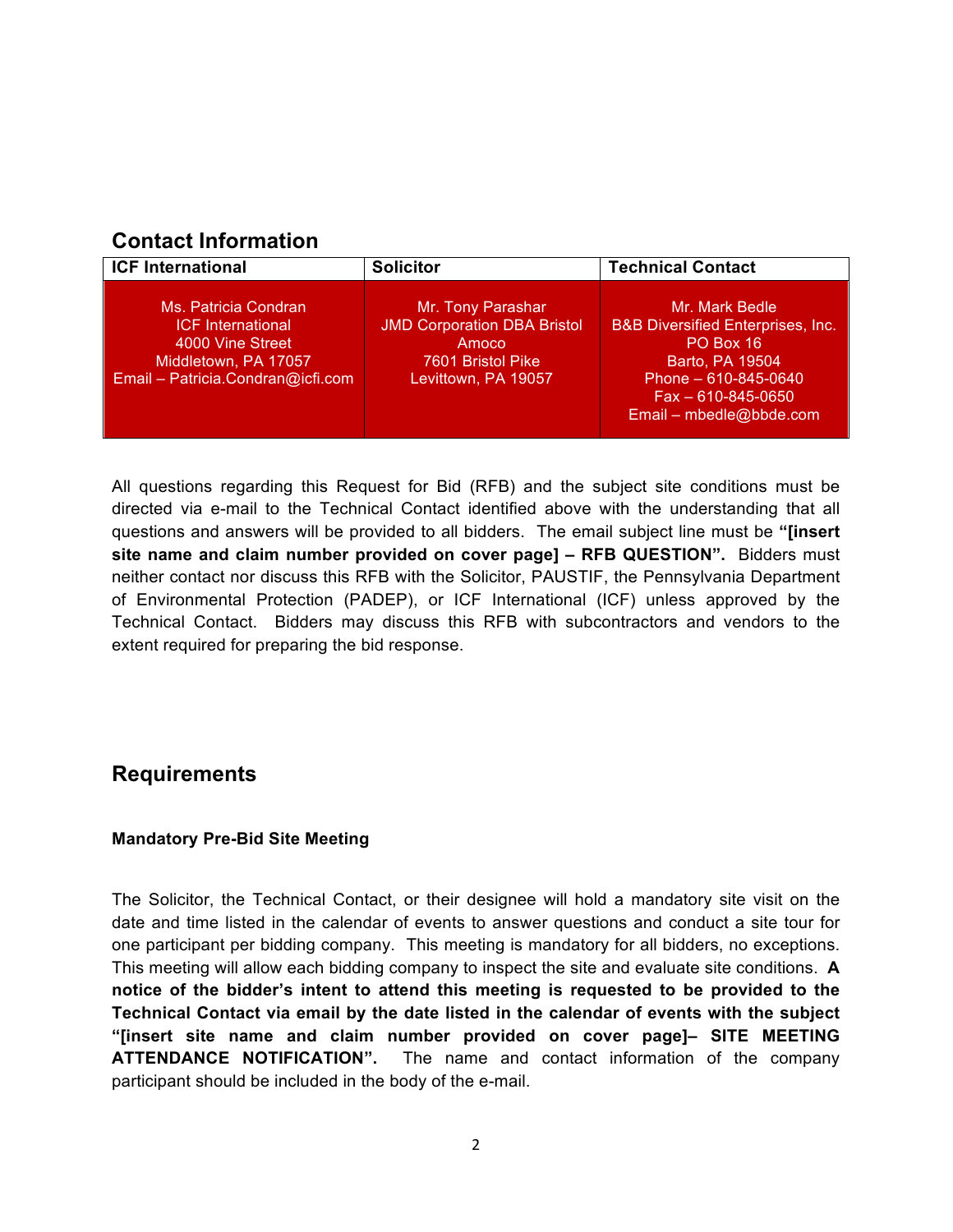#### **Submission of Bids**

To be considered for selection, **one hard copy of the signed bid package and one electronic copy (one PDF file on a compact disk (CD) included with the hard copy) must be provided directly to the PAUSTIF's third party administrator, ICF, to the attention of the Contracts Administrator.** The Contracts Administrator will be responsible for opening the bids and providing copies to the Technical Contact and the Solicitor. Bid responses will only be accepted from those companies that attended the mandatory pre-bid site meeting. **The ground address for overnight/next-day deliveries is ICF International, 4000 Vine Street, Middletown, PA 17057, Attention: Contracts Administrator. The outside of the shipping package containing the bid must be clearly marked and labeled with "Bid – Claim # [insert claim number provided on cover page]".** Please note that the use of U.S. Mail, FedEx, UPS, or other delivery method does not guarantee delivery to this address by the due date and time listed in the Calendar of Events for submission. Companies mailing bids should allow adequate delivery time to ensure timely receipt of their bid.

**The bid must be received by 3 p.m., on the due date shown in the Calendar of Events.** Bids will be opened immediately after the 3 p.m. deadline on the due date. Any bids received after this due date and time will be time-stamped and returned. If, due to inclement weather, natural disaster, or any other cause, the PAUSTIF's third party administrator, ICF's office is closed on the bid due date, the deadline for submission will automatically be extended to the next business day on which the office is open. The PAUSTIF's third party administrator, ICF, may notify all companies that attended the mandatory site meeting of an extended due date. The hour for submission of bids shall remain the same. Submitted bid responses are subject to Pennsylvania Right-to-Know Law.

#### **Bid Requirements**

The Solicitor wishes to execute a mutually agreeable contract with the selected consultant ("Remediation Agreement"). The Remediation Agreement is included as Attachment 1 to this Request for Bid. The bidder must identify and document in their bid any modifications that they wish to propose to the Remediation Agreement language in Attachment 1 other than obvious modifications to fit this RFB (e.g., names, dates and descriptions of milestones). The number and scope of any modifications to the standard agreement language will be one of the criteria used to evaluate the bid. **Any bid that does not clearly and unambiguously state whether the bidder accepts the Remediation Agreement language in Attachment 1 "as is", or that does not provide a cross-referenced list of requested changes to this agreement, will be considered non-responsive.** This statement should be made in a Section in the bid entitled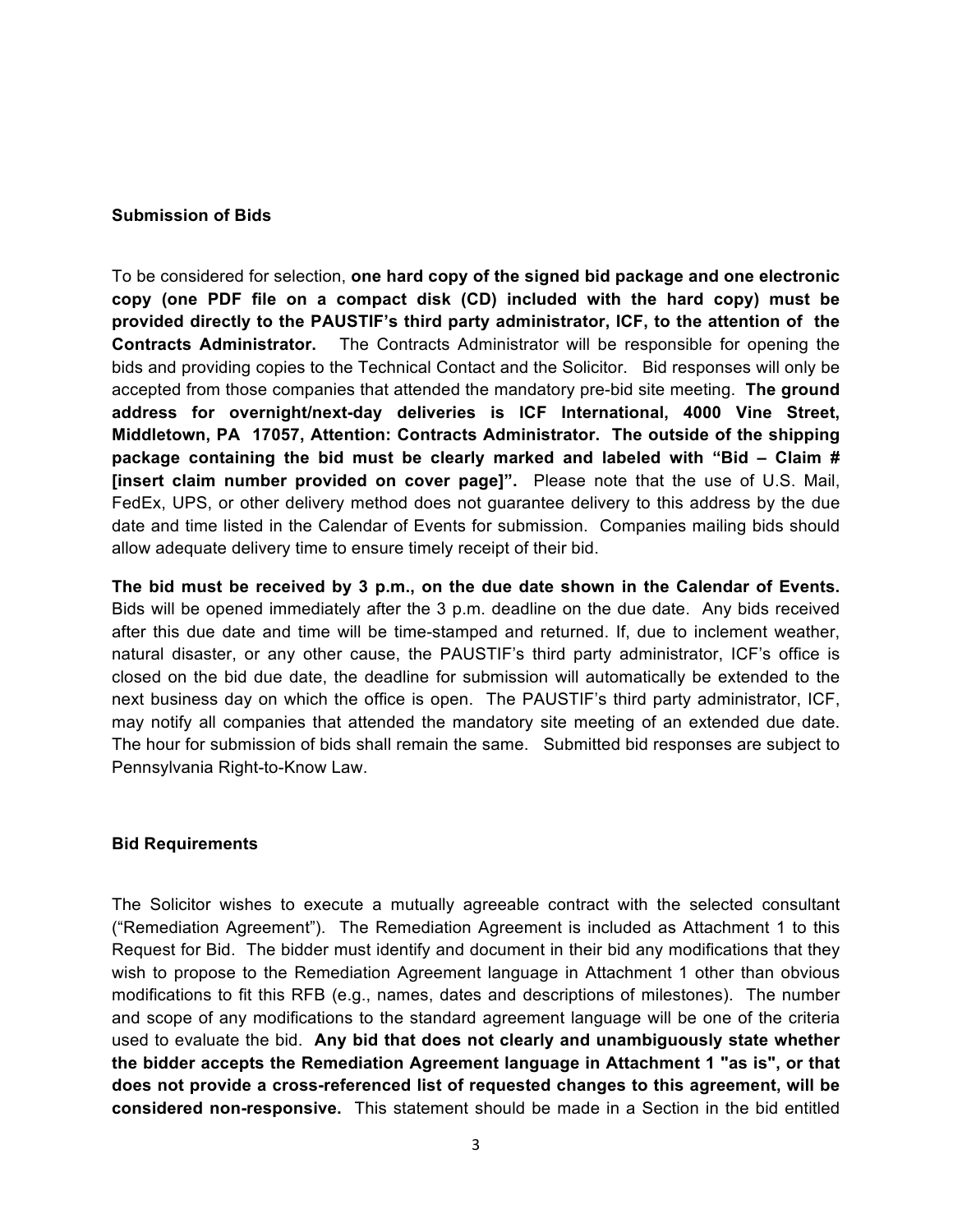"Remediation Agreement". Any proposed changes to the agreement should be specified in the bid; however, these changes will need to be reviewed and agreed upon by both the Solicitor and the PAUSTIF.

The selected consultant will be provided an electronic copy (template) of the draft Remediation Agreement in Microsoft Word format to allow agreement-specific information to be added. The selected consultant shall complete the agreement-specific portions of the draft Remediation Agreement and return the document to the Technical Contact within 10 business days from date of receipt.

The Remediation Agreement fixed costs shall be based on unit prices for labor, equipment, materials, subcontractors/vendors and other direct costs. The total cost quoted in the bid by the selected consultant will be the maximum amount to be paid by the Solicitor unless a change in scope is authorized and determined to be reasonable and necessary. There may be deviations from and modifications to this Scope of Work (SOW) during the project. The Remediation Agreement states that any significant changes to the SOW will require approval by the Solicitor, PAUSTIF, and PADEP. NOTE: Any request for PAUSTIF reimbursement of the reasonable costs to repair or replace a well will be considered on a case-by-case basis.

The bidder shall provide its bid cost using the Bid Cost Spreadsheet (included as Attachment 2) with descriptions for each task provided in the body of the bid document. Please note if costs are provided within the text of the submitted bid and there is a discrepancy between costs listed in the Bid Cost Spreadsheet and in the text, the costs listed within the Bid Cost Spreadsheet will be used in the evaluation of the bid and in the Remediation Agreement with the selected consultant. Bidders are responsible to ensure spreadsheet calculations are accurate.

In addition, the bidder shall provide:

- 1. The bidder's proposed unit cost rates for each expected labor category, subcontractors, other direct costs, and equipment;
- 2. The bidder's proposed markup on other direct costs and subcontractors (if any);
- 3. The bidder's estimated total cost by task consistent with the proposed SOW identifying all level-of-effort and costing assumptions; and
- 4. A unit rate schedule that will be used for any out-of-scope work on this project.

Each bid will be assumed to be valid for a period of up to 120 days after receipt unless otherwise noted. The costs quoted in the Bid Cost Spreadsheet will be assumed to be valid for the duration of the Remediation Agreement.

Please note that the total fixed-price bid must include all costs, including those cost items that the bidder may regard as "variable". These variable cost items will not be handled outside of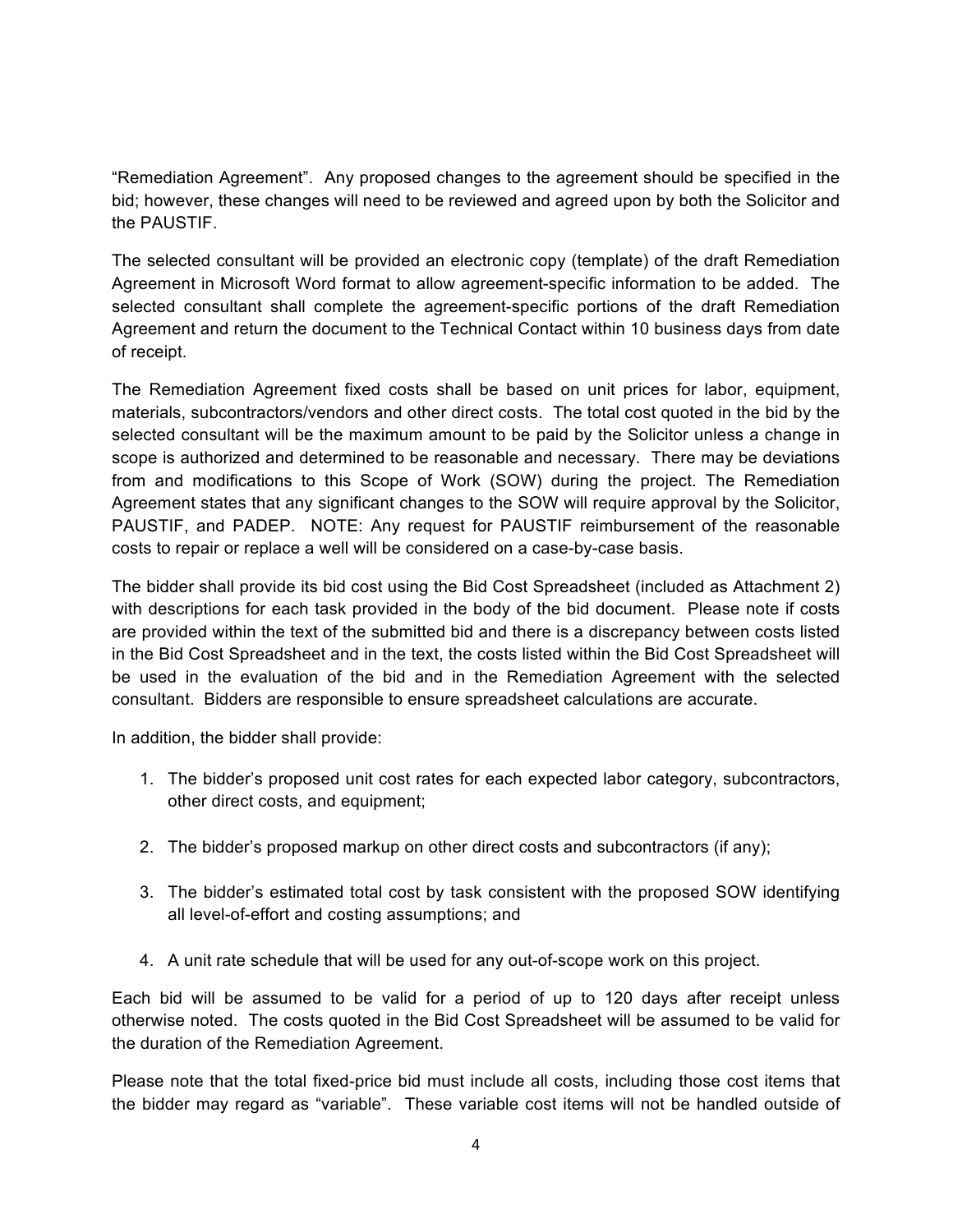the total fixed price quoted for the SOW. Any bid that disregards this requirement will be considered non-responsive to the bid requirements and, as a result, will be rejected and will not be evaluated.

Each bid response document must include at least the following:

- 1. Demonstration of the bidder's understanding of the site information provided in this RFB, standard industry practices, and objectives of the project.
- 2. A clear description, specific details, and original language of how the proposed work scope will be completed for each milestone. The bid should specifically discuss all tasks that will be completed under the Remediation Agreement and what is included (e.g., explain groundwater purging/sampling methods, which guidance documents will be followed, what will be completed as part of the site specific work scope/SCR/RAP implementation). Recommendations for changes/additions to the Scope of Work proposed in this RFB shall be discussed, quantified, and priced separately; however, failure to bid the SOW "as is" may result in a bid not being considered.
- 3. A copy of an insurance certificate that shows the bidder's level of insurance consistent with the requirements of the Remediation Agreement. Note: The selected consultant shall submit evidence to the Solicitor before beginning work that they have procured and will maintain Workers Compensation; commercial general and contractual liability; commercial automobile liability; and professional liability insurance commensurate with the level stated in the Remediation Agreement and for the work to be performed.
- 4. The names and brief resumes/qualifications of the proposed project team including the proposed Professional Geologist and Professional Engineer (if applicable) who will be responsible for overseeing the work and applying a professional seal to the project deliverables (including any major subcontractor(s)).
- 5. Responses to the following specific questions:
	- a. Does your company employ a Pennsylvania-licensed Professional Geologist that is designated as the proposed project manager? How many years of experience does this person have?
	- b. How many Pennsylvania Chapter 245 projects is your company currently the consultant for in the PADEP Region where the site is located? Please list up to ten.
	- c. How many Pennsylvania Chapter 245 Corrective Action projects involving an approved SCR, RAP and RACR has your company and/or the Pennsylvanialicensed Professional Geologist closed (i.e., obtained Relief from Liability from the PADEP) using any standard?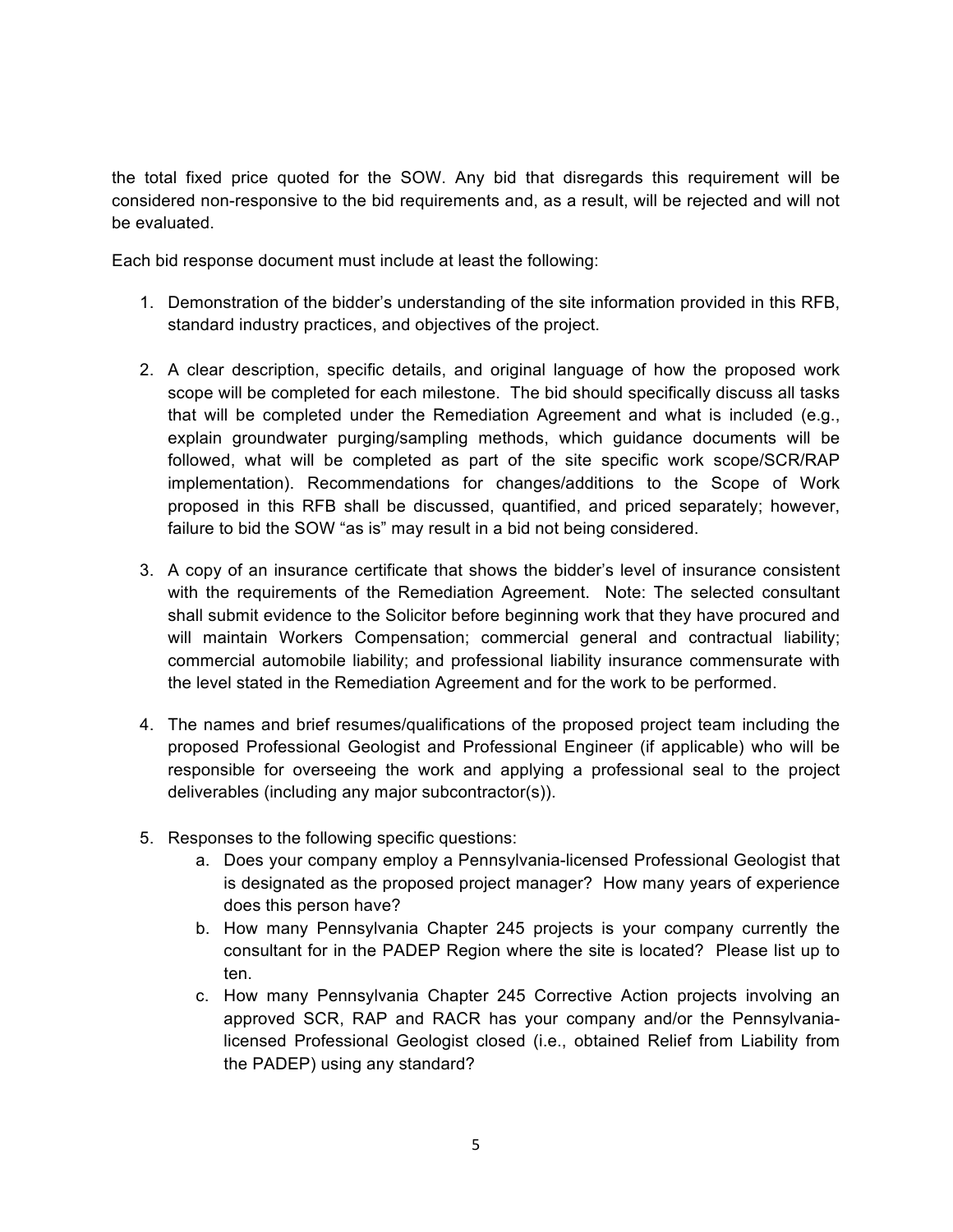- d. Has your firm ever been a party to a terminated PAUSTIF-funded Fixed-Price (FP) or Pay-for-Performance (PFP) contract without attaining all of the Milestones? If so, please explain.
- 6. A description of subcontractor involvement by task. Identify and describe the involvement and provide actual cost quotations/bids/proposals from all significant specialized subcontracted service (e.g., drilling/well installations, laboratory, etc.). If a bidder chooses to prepare its bid without securing bids for specialty subcontract services, it does so at its own risk. Added costs resulting from bid errors, omissions, or faulty assumptions will not be considered for PAUSTIF reimbursement.
- 7. A detailed schedule of activities for completing the proposed SOW including reasonable assumptions regarding the timing and duration of Solicitor reviews (if any) needed to complete the SOW. Each bid must provide a schedule that begins with execution of the Remediation Agreement with the Solicitor and ends with completion of the final Milestone proposed in this RFB. Schedules must also indicate the approximate start and end of each of the tasks/milestones specified in the Scope of Work, and indicate the timing of all proposed key milestone activities.
- 8. A description of how the Solicitor, ICF and the PAUSTIF will be kept informed as to project progress and developments, and how the Solicitor (or designee) will be informed of and participate in evaluating technical issues that may arise during this project.
- 9. A description of your approach to working with the PADEP. Describe how the PADEP would be involved proactively in the resolution of technical issues and how the PADEP case team will be kept informed of activities at the site.
- 10. Key exceptions, assumptions, or special conditions applicable to the proposed SOW and/or used in formulating the proposed cost estimate. Please note that referencing extremely narrow or unreasonable assumptions, special conditions and exceptions may result in the bid response being deemed "unresponsive".

## **General Site Background and Description**

Each bidder should carefully review the existing information and documentation provided in Attachment 3. The information and documentation has not been independently verified. Bidders may wish to seek out other appropriate sources of information and documentation specific to this site. If there is any conflict between the general site background and description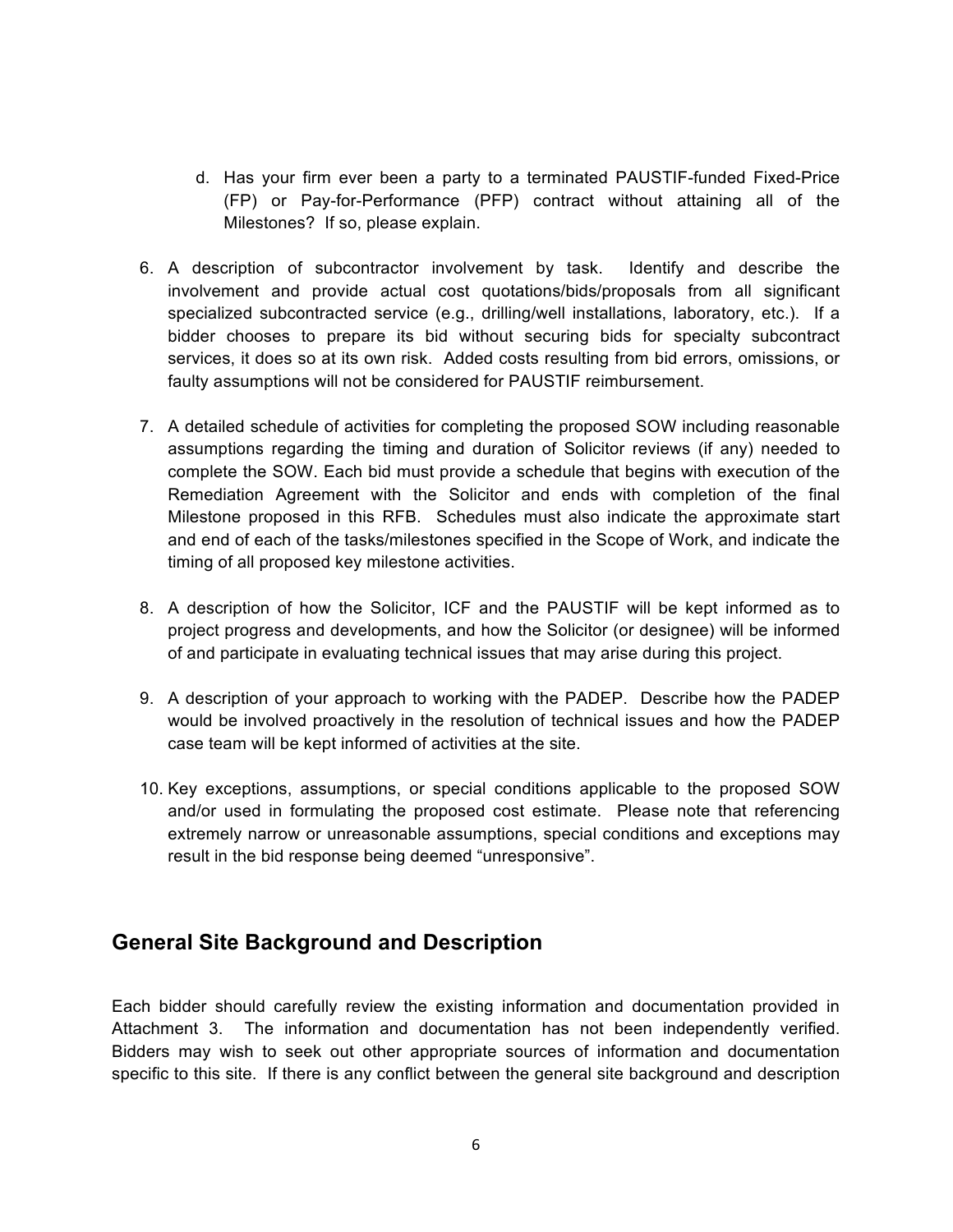provided herein and the source documents within Attachment 3, the bidder should defer to the source documents.

#### **Site Address**

Bristol BP Amoco 7601 Bristol Pike Levittown, PA 19057 Bristol Township, Bucks County

### **Site Location and Operation Information**

The Site is located at 7601 Bristol Pike, Levittown, PA. The Site is owned by JMD Corporation DBA Bristol Amoco and is currently operated as a retail gasoline/diesel station and a convenience store. The site has been operated as a gasoline station for over 20 years. The Site is occupied by a single-story, slab on grade block building. The current UST system, installed in December 2008, consists of four, double wall fiberglass USTs (12,000-gallon diesel, 10,000-gallon gasoline, 5,000-gallon gasoline, 3,000-gallon kerosene), two gasoline dispensers, one diesel dispenser, one kerosene dispenser, associated product piping, and canopy. The former UST system, which was excavated on December 23, 2008, consisted of two 10,000 gallon gasoline tanks, one 10,000-gallon diesel tank, and one 10,000-gallon kerosene tank. In 1998, the former USTs were internally lined and new double wall product piping was installed. The product lines were reused when the current UST system was installed within the footprint of the former system. The properties surrounding the Site consist of mixed commercial and residential land use. The closest bodies of water to the Site are the Pennsylvania Canal, located approximately 50 feet towards the north, and the Delaware River, located approximately 1,500 feet southeast. The Site is served water from an on-site supply well. Surrounding properties are reportedly served water from either a private supply well or the Bucks County Sewer and Water Authority (BCSWA). The claimant has indicated that a combination of Site Specific Standards and Statewide Health Standards for both soil and groundwater would be acceptable.

### **Site Background Information**

On September 5, 2008, a third party UST inspection was conducted at the Site. The inspection report titled Assessment of Internally Lined USTs, indicated that the 10,000-gallon diesel UST was inspected for remaining wall thickness, any visual evidence of lining failure, and defects in lining continuity, hardness, and thickness. The tank failed inspection because it did not meet the minimum thickness requirements of 100 mils.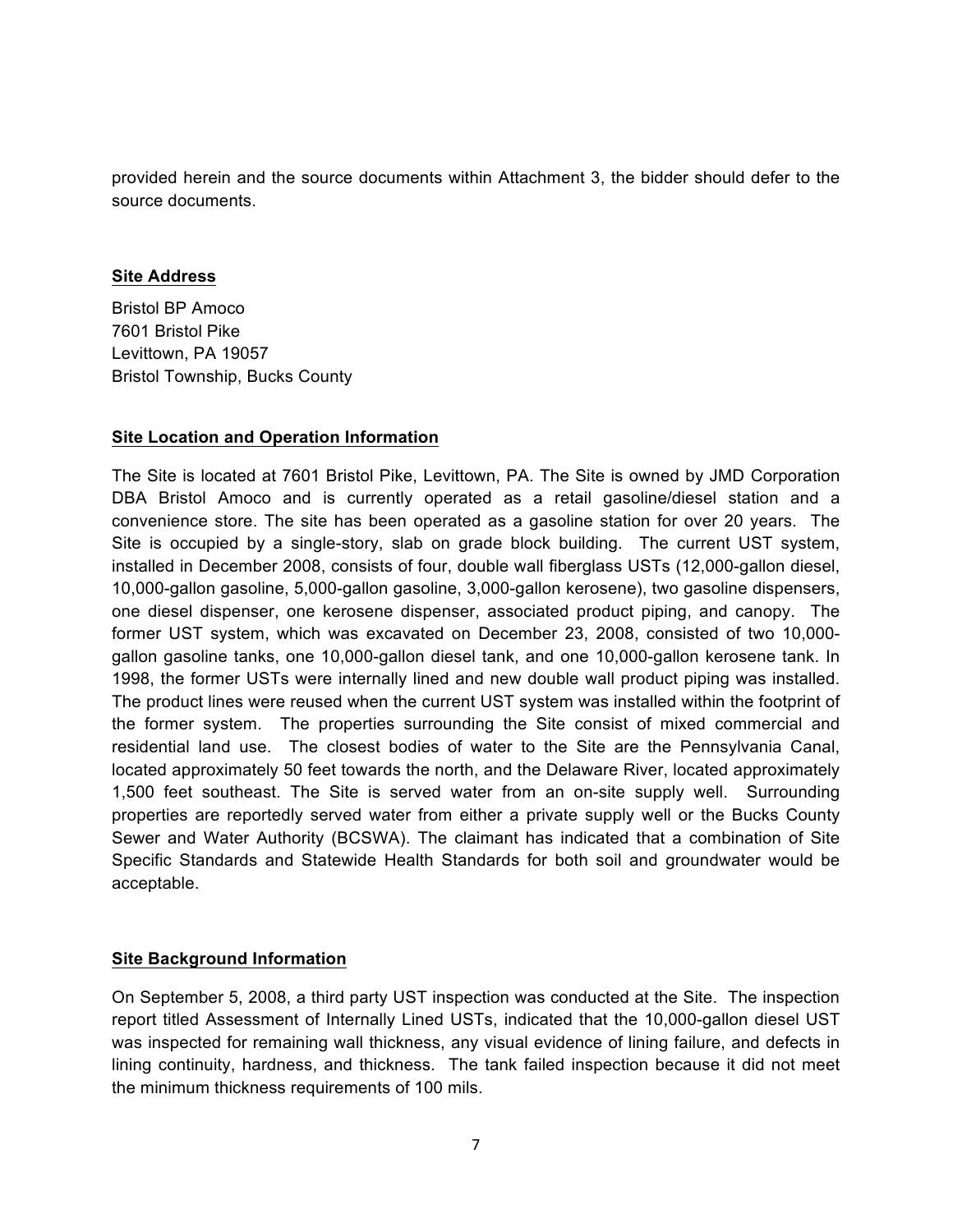In a letter dated September 19, 2008, PADEP acknowledged receiving and reviewing the UST lining inspection report dated September 5, 2008. The PADEP states that based on the failed results for the diesel tank, all the tanks must be removed and the tank system permanently closed.

The UST closure activities were conducted at the Site in December 2008 and summarized in an UST Closure Report Form (UCR) dated February 17, 2009. The UCR states that four 10,000 gallon USTs (two gasoline, one diesel, one kerosene) were excavated and removed from the Site. The product piping was left in the ground and reused with the current UST system present at the Site. Approximately 32 tons of contaminated soil was removed during the UST excavation and properly disposed of off-site. No groundwater was encountered in the excavation. The tanks were reported to be in "fair" condition. Thirteen soil samples were collected during the closure activities and were laboratory analyzed for BTEX, methyl tertiarybutyl-ether (MTBE), naphthalene, cumene, 1,2,4-Trimethylbenzene (TMB), and 1,3,5-TMB. The analytical results indicated all COC concentrations less than their respective PADEP SHS except for TMBs in sample 006 East End, collected from the southeastern end of the kerosene UST. The location and analytical data of the soil samples can be found in the February 17, 2009 UCR.

On December 18, 2008, a NORR was submitted to the PADEP due to a suspected petroleum release discovered during UST closure activities.

On December 30, 2008, a NOV was issued by the PADEP due to the reported December 18, 2008 petroleum release.

In a letter dated May 26, 2009, the PADEP acknowledged receiving the February 17, 2009 UCR and indicated that since contamination above SHS still remains in the soil and/or groundwater at the Site, corrective action is required.

On June 24, 2009, a NOV was issued by the PADEP indicating that a request for a SCR submission extension was disapproved. On July 9, 2010, an Enforcement Action Notice letter was issued by the PADEP because the Department had still not received the SCR that was due on June 20, 2009.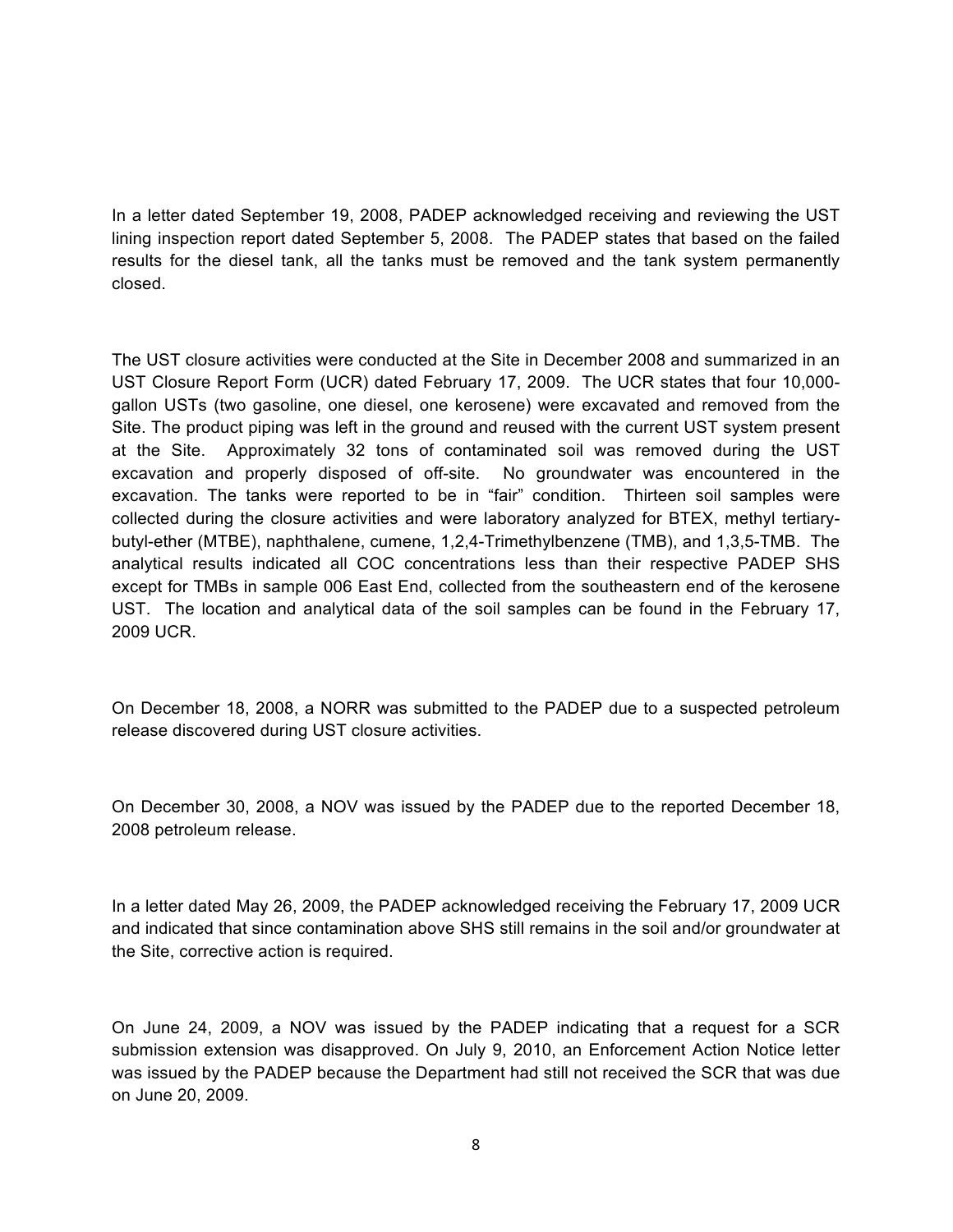A Site Characterization Report (SCR) was prepared for the Site and dated April 2012. A summary of key facts included in the SCR follows:

- A former gas station was confirmed to have existed on the property located adjacent, and northeast to the Site, at 7603 Bristol Pike. In November 2010, a PADEP case file review of this property indicated that it was formally operated as a Shell gasoline station. In 1994, UST closure activities were conducted at the Shell site, and evidence of a release from the gasoline dispensers was reported. Six hundred and seventy four tons of contaminated soils were excavated and removed from the site during the UST closures. Three monitoring wells were installed at the Shell property in 2004. An on-site potable well was also reported. Eight quarters of groundwater samples were collected from the monitoring wells and COCs identified by the laboratory analytical results were benzene, 1,2-dibromethane (EDB) and dissolved lead. The PADEP granted the Shell property a Release of Liability (ROI) for both soil and groundwater in July 2007.
- On July 17, 2009, nine soil borings were advanced at the Site utilizing a Geoprobe® direct push sampling rig. The borings were advanced to refusal at bedrock, approximately 20 feet below surface grade (ftbsg). No groundwater was encountered in any of the soil borings. One soil sample was collected from each boring at the soil/bedrock interface and was laboratory analyzed for BTEX, MTBE, naphthalene, cumene, and TMBs. The analytical results indicated all COC concentrations below their respective PADEP SHS except for TMBs in sample SB-3, collected southeast of the kerosene and diesel USTs.
- Four groundwater monitoring wells (MW-1 through MW-4) were installed at the Site on November 8 and 9, 2010, and one well (MW-5) was installed on August 1, 2011. The wells were installed utilizing an auger drill rig and advanced to depths ranging from 25 to 30 ftbsg. The wells were constructed with four-inch PVC well casing with groundwater encountered during drilling activities at depths ranging from 12 to 20 ftbsg. The monitoring well construction logs are included in the SCR.
- The SCR summarized four groundwater sampling events that were conducted from December 2010 through September 2011. During each event, the samples were laboratory analyzed for BTEX, MTBE, naphthalene, cumene, and TMBs. Groundwater analytical data is summarized in the SCR.
- A PAGWIS database search identified 22 wells within one-half mile of the Site: four industrial, three domestic, five unused, eight public supply, one air conditioning, and one test well. A well search utilizing the PADEP eMap website indicated 15 public and private supply wells within one-half mile of the Site. Available information included in the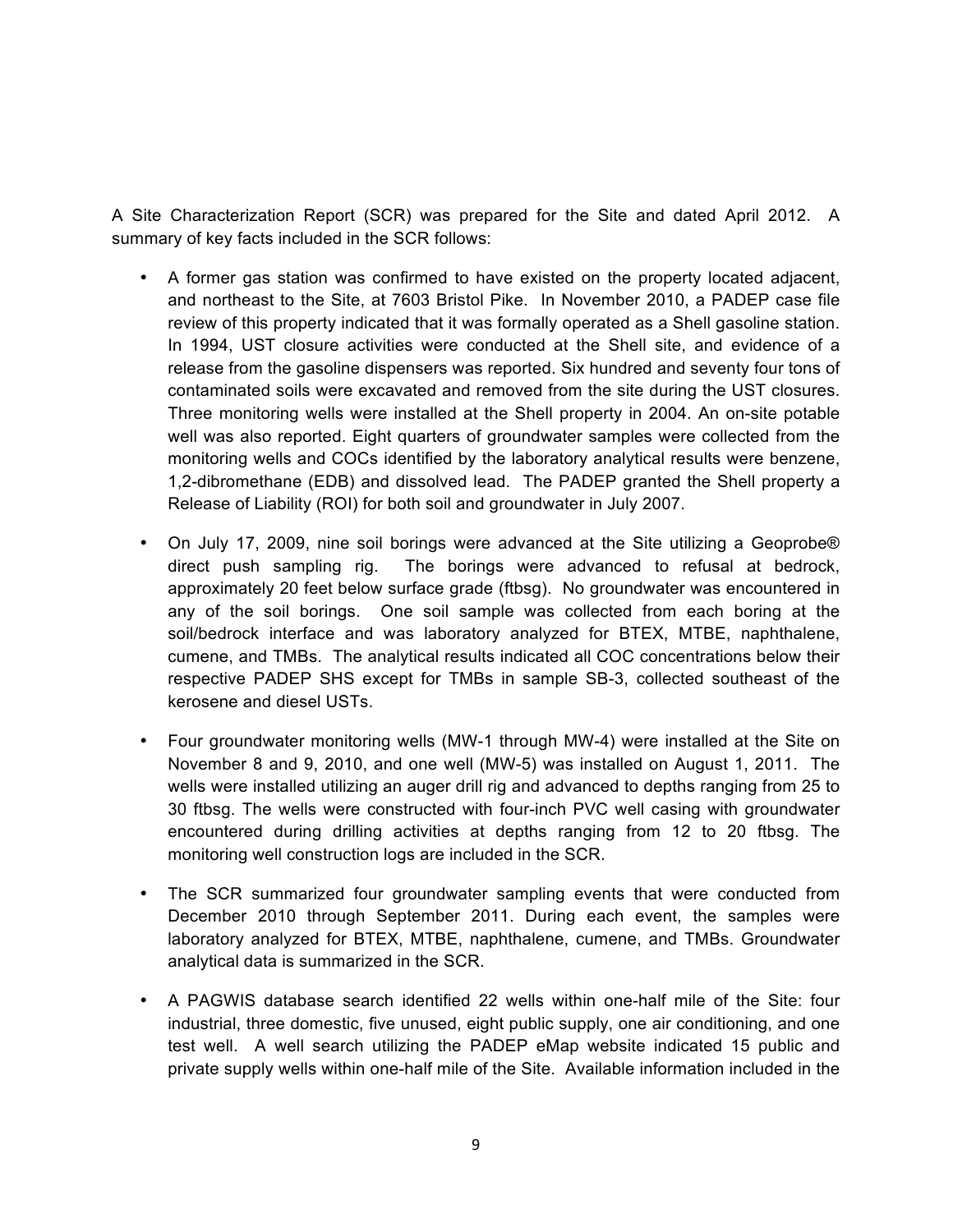SCR indicates that there are no potable wells located immediately down-gradient of the Site.

- On July 11, 2011 an indoor air sample was collected from the Site building using a 24 hour, six liter suma canister. The sample was laboratory analyzed for BTEX, MTBE, naphthalene, cumene, and TMBs and the results indicated concentrations of ethylbenzene, naphthalene, and TMBs greater than their respective PADEP Non-Residential Indoor Air Criteria. The laboratory analytical results are summarized in the SCR.
- A slug test was conducted at the Site on May 2, 2011. Monitoring wells MW-1 through MW-3 were monitored for both rising head and falling head data. The monitoring wells reportedly recovered completely in a short time. The hydraulic conductivity (K) value calculated with the slug test data was 0.862 feet per day.
- Groundwater flow direction at the Site is reported in the SCR as towards the southeast with a hydraulic gradient of approximately 0.002 feet per foot. Depth to groundwater at the Site (on December 14, 2011) ranged from 11.10 (MW-5) to 17.47 (MW-4).

A Remedial Action Plan (RAP) was prepared for the Site and dated September 2012. A summary of key facts included in the RAP follows:

- On July 18, 2012, monitoring wells MW-1 through MW-5, and the Supply Well were sampled and laboratory analyzed for BTEX, MTBE, naphthalene, cumene, and TMBs. Laboratory analytical results indicated the following COC concentrations greater than their respective PADEP SHS: benzene (MW-2 and MW-5), naphthalene (MW-2 and MW-5), 1,2,4-TMB (MW-1, MW-2 and MW-5), and 1,3,5-TMB (MW-2 and MW-5). Groundwater analytical data is summarized in the RAP.
- Groundwater sampling results from the July 18, 2012 event indicated the detection of benzene, MTBE, naphthalene, and 1,3,5-TMB concentrations above the applicable SWHS in monitoring well MW-5 for the first time since sampling was first conducted in March 2011.
- The remedial action chosen for the Site was to monitor natural attenuation. This was recommended as the appropriate remedial strategy for the Site due to the low levels of COCs present in the shallow groundwater. Fate and transport modeling indicated that groundwater contaminants at the Site will not persist in groundwater at concentrations greater than their respective edge criteria to impact water quality. Four consecutive quarters of groundwater monitoring well and supply well sampling are recommended before a Remedial Action Closure Report (RACR) is submitted to the PADEP.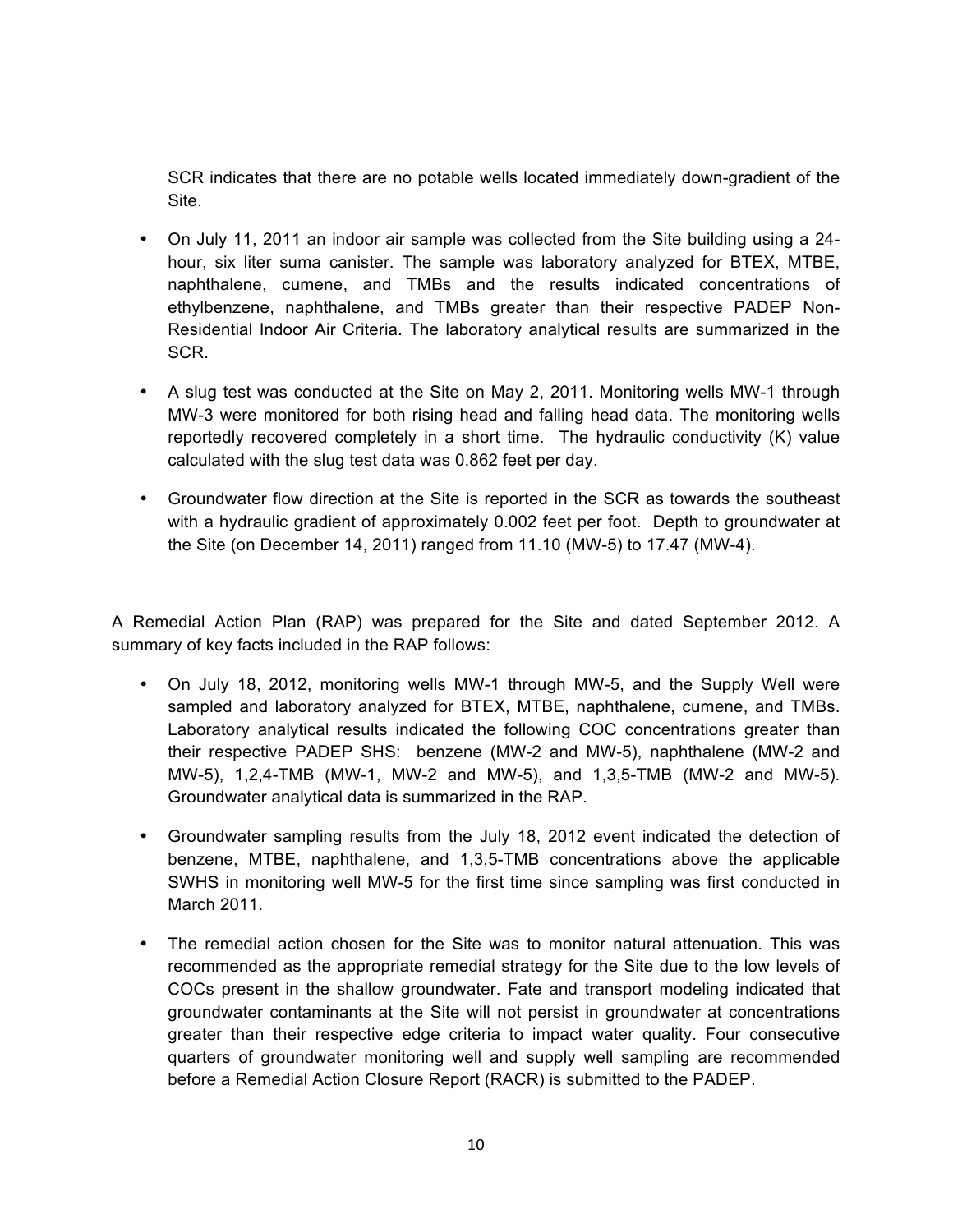• The RAP recommended a SHS for BTEX, MTBE, naphthalene, cumene, and TMBs in soil as well as for toluene, ethylbenzene, xylenes and cumene in groundwater. Because levels of benzene, MTBE, naphthalene, and TMBs are greater than their respective PADEP SHS, a Site Specific Standard (SSS) utilizing pathway elimination is recommended for these aforementioned compounds in groundwater.

In November 2012, an additional round of groundwater samples were collected at the Site. The analytical results were similar to the results from events conducted at the Site prior to the July 2012 groundwater sampling. With regard to monitoring well MW-5, the analytical results indicated that none of the COCs were present above the applicable PADEP standards and were in line with data presented from events conducted from March 2011 through April 2012.

In a letter dated December 13, 2012, PADEP disapproved the RAP. The letter states disapproval because "the Point of Compliance (POC) well (MW-5) has increasing levels of siterelated contaminants. These increased concentrations could be impacting the stormwater and wastewater systems. Therefore, these receptors should be characterized. Additionally, following completion of a fully delineated characterization, it may be necessary to revise the RAP. In order to assess potential impacts to human health and the environment posed by releases at this facility, further site characterization activities should be conducted."

On February 14, 2013, the PADEP sent a NOV to the claimant for failure to submit a RAP for the Site. According to the NOV, the SCR was approved by the PADEP on June 27, 2012 and as such a RAP would have been due to the PADEP by August 16, 2012. Available information indicates that a copy of the PADEP approval letter was not received by the solicitor, consultant, ICF, or USTIF. As such, a copy of the letter mentioned in the recent NOV is not attached to this RFB.

## **Scope of Work (SOW)**

This RFB seeks competitive bids from qualified contractors to perform the activities in the Scope of Work (SOW) specified herein.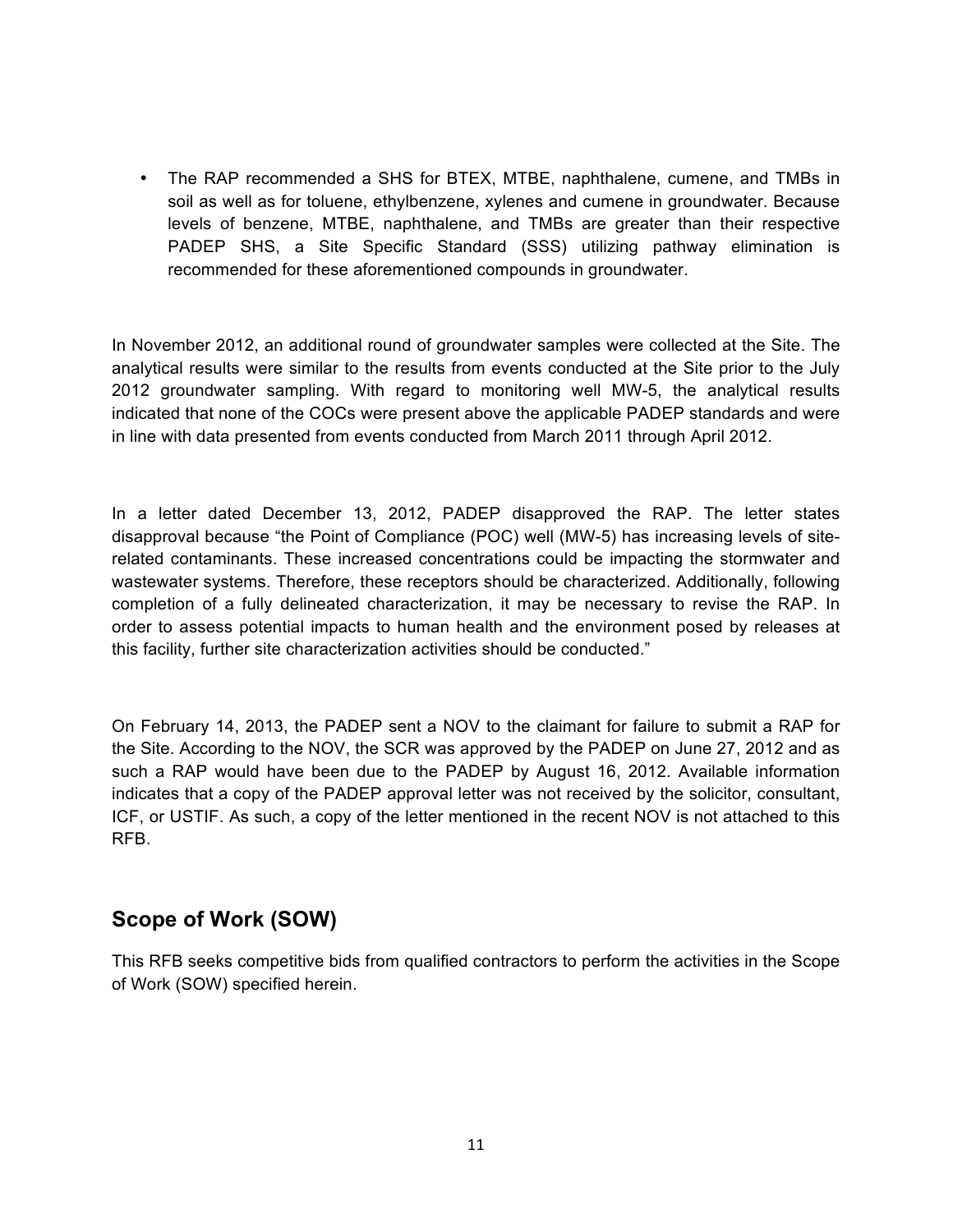### **Objective**

This RFB is seeking qualified firms to prepare and submit a fixed price proposal to complete a Defined Scope of Work. Specifically, this RFB seeks competitive bids to complete additional characterization activities, prepare an appropriate RAP, and facilitate progress towards site closure in a timely, efficient, and cost effective manner. A petroleum release has been confirmed at the Site in both soil and groundwater. The scope of work was presented to the PADEP for review and comment. No response was received from the PADEP.

### **Constituents of Concern (COCs)**

The list of COCs.for this Site include the following:

- Benzene
- Toluene
- Ethylbenzene
- Xylenes
- MTBE
- Naphthalene
- Cumene
- 1,2,4-Trimethylbenzene
- 1,3,5-Trimethylbenzene

### **General SOW Requirements**

The bidder's approach to completing the SOW shall be in accordance with generally accepted industry standards/practices and all applicable federal, state, and local rules, regulations, guidance, and directives. The latter include, but are not limited to, meeting the applicable requirements of the following:

• The Storage Tank and Spill Prevention Act (Act 32 of 1989, as amended),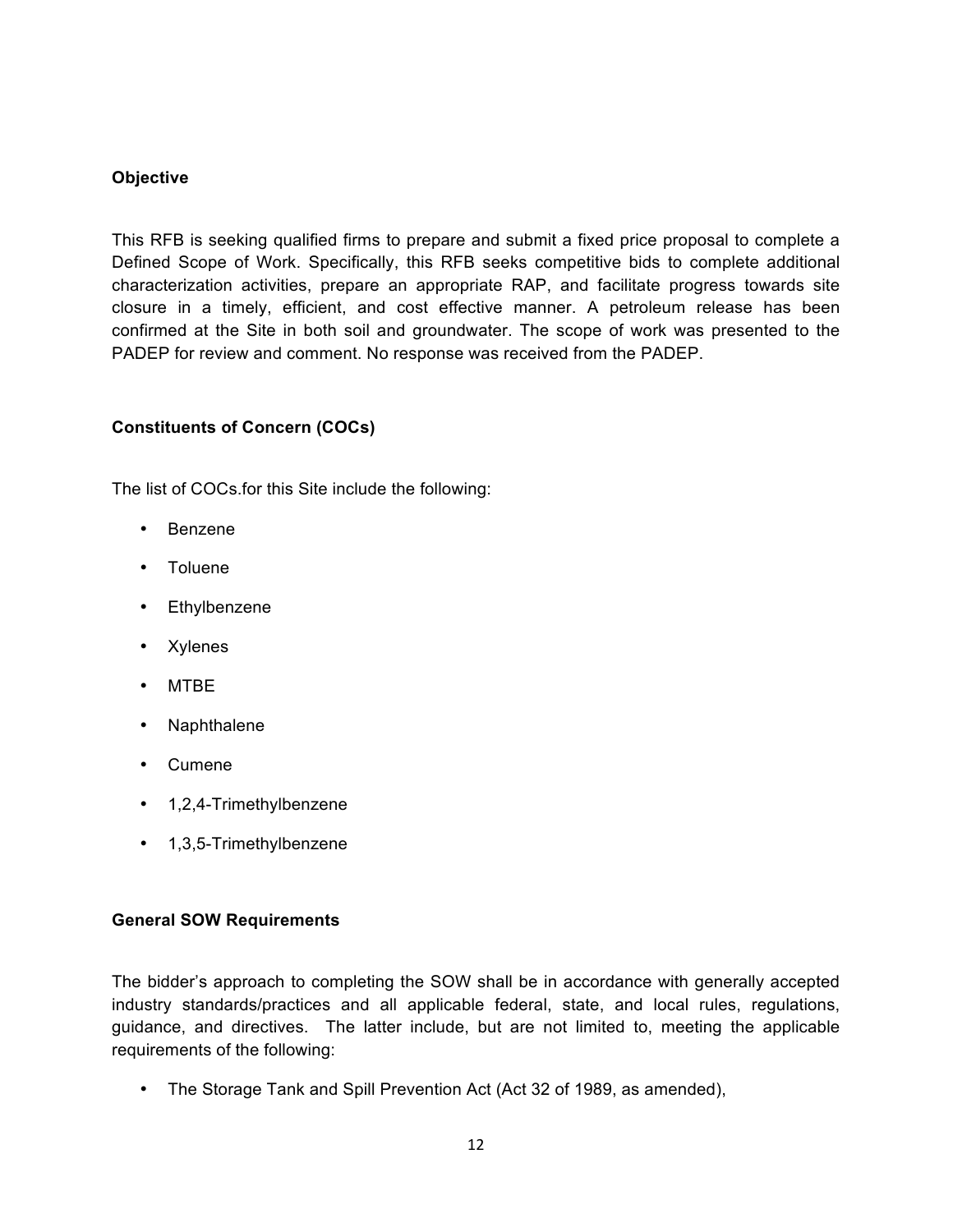- Pennsylvania Code, Title 25, Chapter 245 Administration of the Storage Tank Spill and Prevention Program,
- The Land Recycling and Environmental Remediation Standards Act of 1995 (Act 2), as amended),
- Pennsylvania Code, Chapter 250 Administration of Land Recycling Program, and
- Pennsylvania's Underground Utility Line Protection Law, Act 287 of 1974, as amended by Act 121 of 2008.

During completion of the milestone objectives specified below and throughout implementation of the project, the selected consultant shall: $1$ 

- Conduct necessary, reasonable, and appropriate project planning and management activities until the project (i.e., Remediation Agreement) is completed. Such activities may include Solicitor communications/updates, meetings, record keeping, subcontracting, personnel and subcontractor management, quality assurance/quality control, scheduling, and other activities (e.g., utility location). Project planning and management activities will also include preparing and implementing plans for Health and Safety, Waste Management, Field Sampling/Analysis, and/or other plans that are necessary and appropriate to complete the SOW, and shall also include activities related to establishing any necessary access agreements. Project planning and management shall include identifying and taking appropriate safety precautions to not disturb site utilities; including but not limited to, contacting Pennsylvania One Call as required prior to any ground-invasive work. As appropriate, project management costs shall be included in each bidder's pricing to complete the milestones specified below.
- Be responsible for coordinating, managing, and completing the proper management, characterization, handling, treatment, and/or disposal of all impacted soils, water, and derivative wastes generated during the implementation of this SOW. The investigation-derived wastes, including purge water shall be disposed of in accordance with standard industry practices and applicable laws, regulations, guidance, and PADEP directives. Waste characterization and disposal documentation (e.g., manifests) shall be maintained and provided to the Solicitor and the PAUSTIF upon request.
	- o **If the site is located in PADEP Southwest Region:** All investigation derived wastes shall be handled and disposed of per PADEP's Southwest Regional

As such, all bids shall include the costs of these activities and associated functions within the quote for applicable tasks/milestones.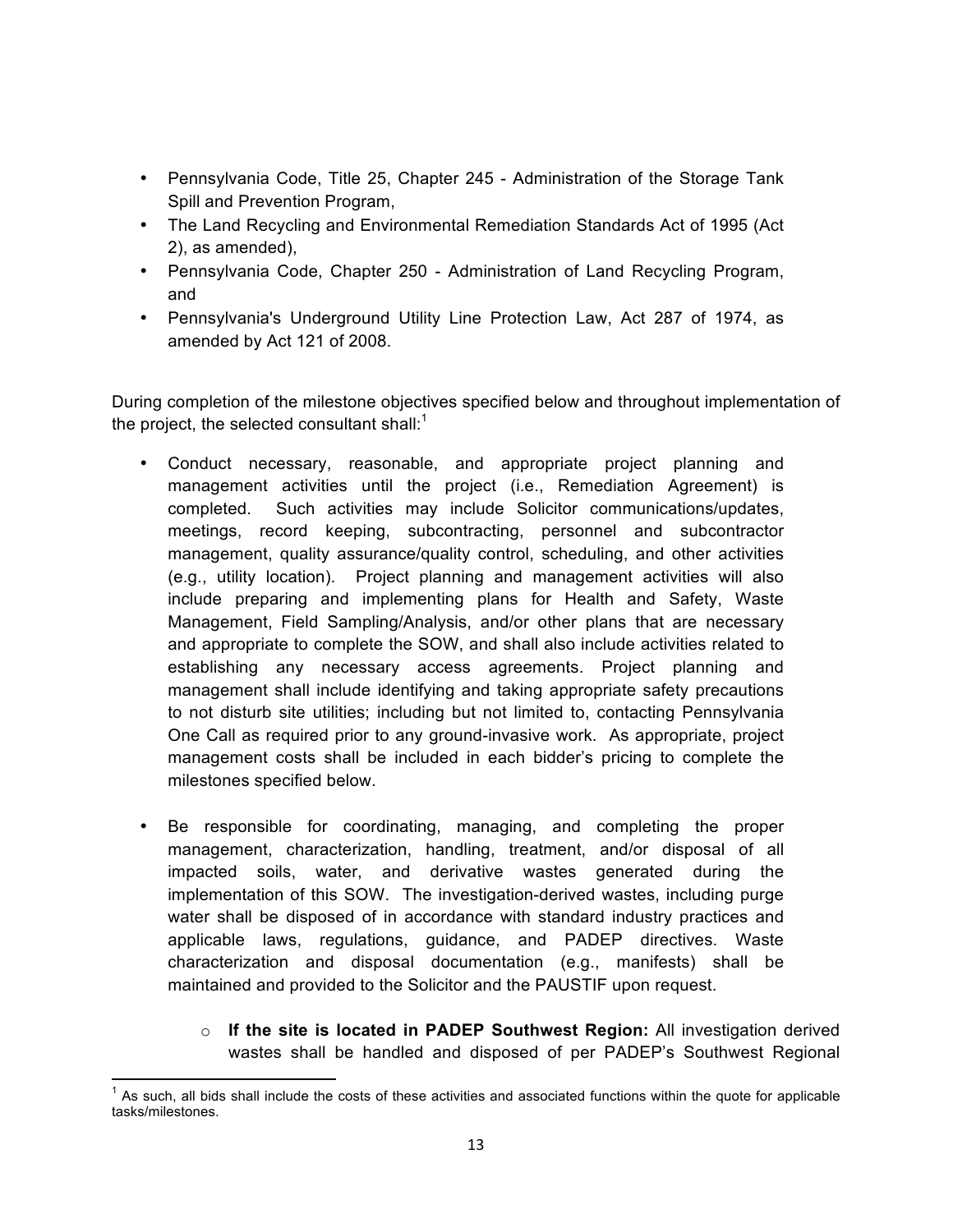Office guidance. Investigation derived wastes include personal protective equipment, disposable equipment, soil and drill cuttings and groundwater obtained through monitoring well development and purging, as well as equipment decontamination fluids. Investigation derived wastes must be containerized in DOT-approved drums and staged on-site in a pre-determined location, pending results of laboratory analyses and selection of final disposal method(s). Each container must be labeled to indicate contents, site location and date of generation. It is the selected consultant's responsibility to conform with current PADEP Southwest Regional Office guidance requirements.

- o **If the site is located in any PADEP Region other than Southwest:** All investigation derived wastes shall be handled and disposed of per PADEP's Regional Office guidance. It is the selected consultant's responsibility to conform with current PADEP Regional Office guidance requirements in the region where the site is located.
- Be responsible for providing the Solicitor and facility operator with adequate advance notice prior to each visit to the property. The purpose of this notification is to coordinate with the Solicitor and facility operator to ensure that appropriate areas of the property are accessible. Return visits to the site will not constitute a change in the selected consultant's SOW or result in additional compensation under the Remediation Agreement.

### **Site Specific Milestones**

As part of this RFB, the selected consultant will need to consider the following site specific guidelines:

- **Scheduling:** As part of this RFB, the selected consultant shall provide a clear deadline (i.e. within 30 days of the contract being executed) as to when each of the milestones will be completed. This includes the expected date (i.e. within 90 days of the contract being executed) when the draft SCR will be submitted to the Solicitor, PAUSTIF and B&B for review. All on-site work should be completed during the normal working days and hours of 8 am to 5 pm from Monday through Friday.
- **Responsibility:** The selected consultant will be the consultant of record for the Site. They will be required to take ownership and responsibility for the project and will be responsible for representing the interests of the Solicitor and ICF/PAUSTIF with respect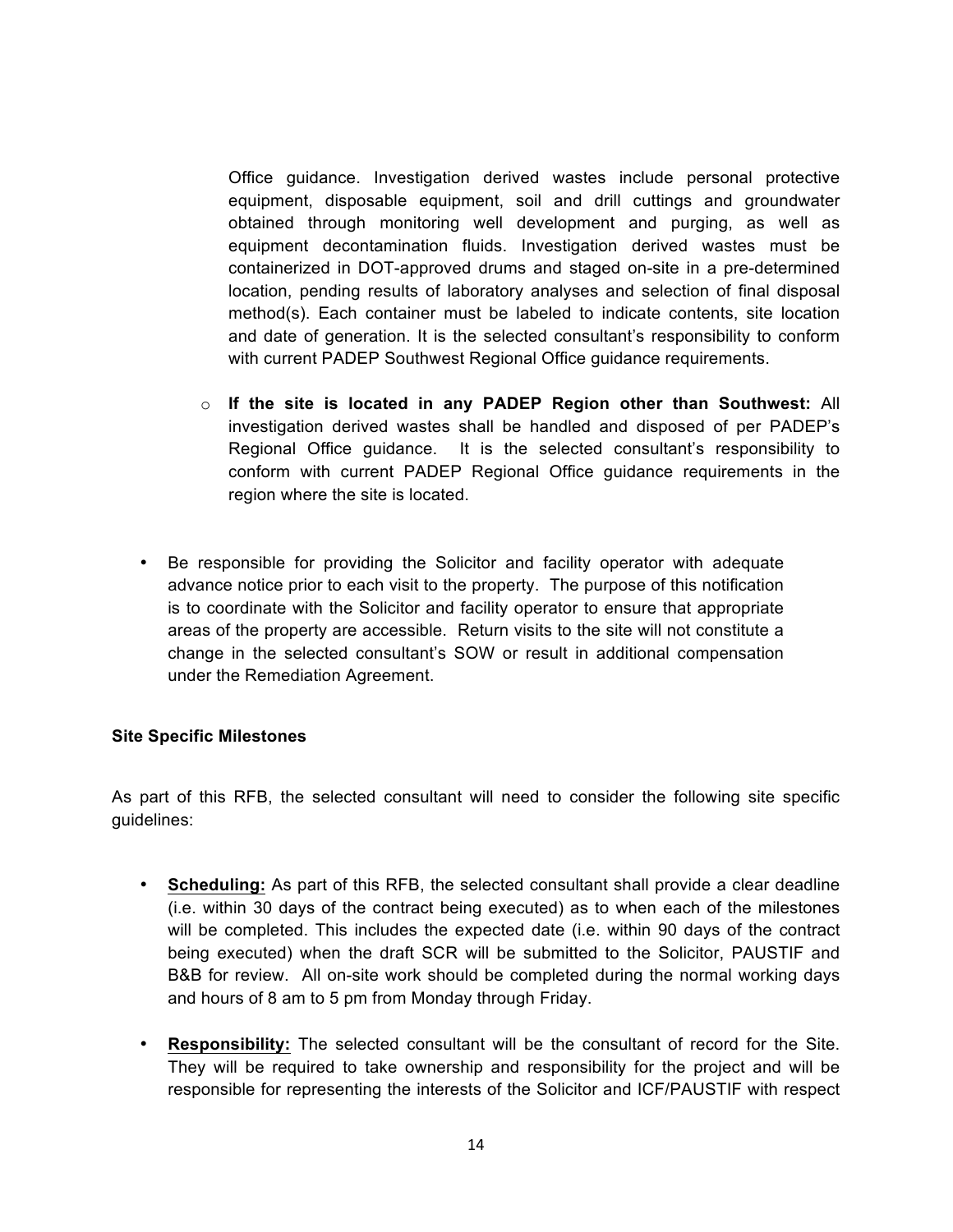to the project. This includes utilizing their professional judgment to ensure reasonable and appropriate actions are recommended and undertaken to protect sensitive receptors, adequately characterize the Site, and move the Site towards closure.

- **Scope of Work:** Please bid the scope of work as provided in the RFB. Consultants are welcome to propose or suggest a change in the SOW; however the consultant should bid the SOW as presented in the RFB and provide any suggested modification to the SOW and provide the cost difference (+ or -) separately in the proposal.
- **Safety Measures**: Each consultant should determine the level of safety measures needed to appropriately complete the milestones. Specifically, if a consultant feels it is appropriate and necessary to complete activities such as hole clearing activities, the cost should be included in their proposal and costs. More importantly, if a consultant includes the cost to complete safety activities, they should specify it in their proposal and discuss why it is appropriate and necessary and indicate which methods will be utilized and to what extent. As discussed in the RFB, cost is not the only factor when evaluating proposals and other factors are taken into consideration during the review process, including appropriate safety measures.
- **Waste Disposal:** The IDW waste (including soil/rock cuttings, development water, and liquids generated during installation and aquifer testing) should be disposed of per the instructions included in the "General SOW Requirements" section of the RFB. Bidders will be responsible for arranging any offsite waste disposal (if required) and including costs in their bid response to cover the disposal of all potential waste related to the milestones included in the SOW. Containerized soil and groundwater may be temporarily stored on site, but should be removed from the Site in a timely manner. In an effort to eliminate or minimize the need for change orders on a fixed price contract, please include costs to dispose of all anticipated volumes of waste in your bid response. PAUSTIF will not entertain any assumptions on the contract with regards to a volume of waste (i.e. Project costs assume that no more than 1,000 gallons of groundwater will require disposal after the completion of the pump test). Bidders will be responsible for including costs in their bid response to cover the disposal of all potential waste related to the milestones included in the SOW. Please estimate the volume of waste using your professional opinion, experience, and the data provided. Invoices submitted to cover additional costs on waste generated as part of activities included under the fixed price contract for this Site will not be paid.
- **Optional Cost Adder Milestones:** Milestone A through Milestone E represents the base Scope of Work for this RFB solicitation. These milestones have been specifically developed in an effort to complete the PADEP's site characterization requirements. In addition to the above base Scope of Work, the Optional Cost Adder Milestones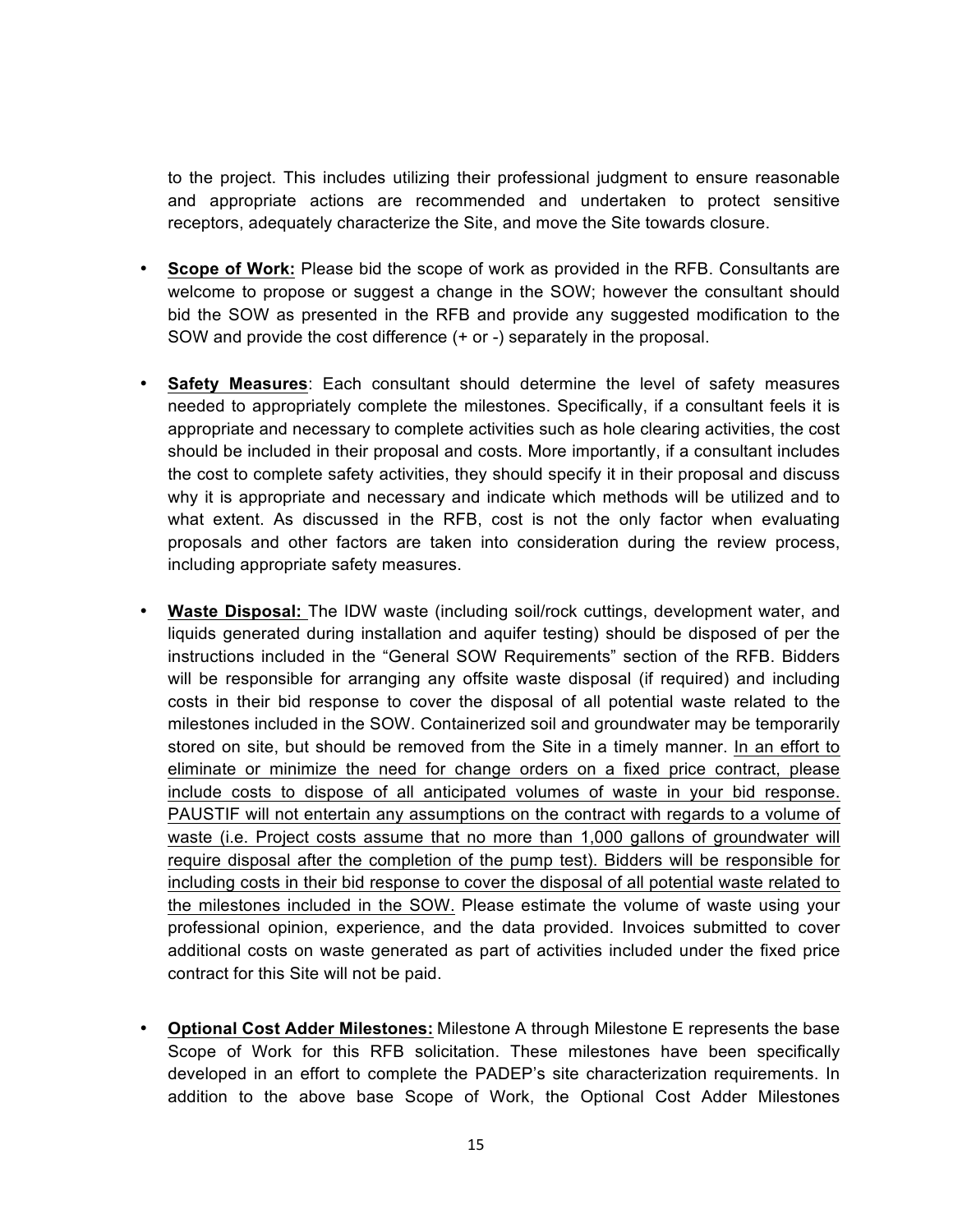(Milestone F through Milestone I) need to be addressed in your bid response. These cost adders will not be part of your initially approved contract. However, if it becomes necessary to complete any of these activities, they will be completed under the Remediation Agreement signed as part of this project.

The following Milestones are to be included in bid responses:

**Milestone A – Sensitive Receptor Survey –** A Sensitive Receptor Survey (SRS) should be conducted for this Site. Sensitive receptors evaluated for this Site should include area water usage, surface water bodies, and subsurface underground utilities and basements. Submitted bids should specify what activities will be included in the SRS activities (i.e. review of tax maps and property assessment records; area canvass; PNDI search, etc.). A 1,000-foot radius water usage survey should be completed as part of the SRS in an effort to document the area water use. As part of the water usage survey, the selected consultant should complete the following:

- 1. Conduct a private and public well search by obtaining an area specific report;
- 2. Obtain and review tax maps for the area;
- 3. Contact the local municipality and water authority to confirm water usage in the area of the Site and any local restrictions on water usage;
- 4. Review of previously completed sensitive receptor surveys;
- 5. Review of county property assessment records;
- 6. Canvass of the area; and
- 7. Field verification of water supply to surrounding properties.

Results of the SRS are to be taken into consideration during the execution of the project and are to be summarized and included in the SCR to be submitted to PADEP.

**Milestone B – Overburden Monitoring Well Installation –** Based on information provided in previously submitted reports, two (2) additional overburden monitoring wells (MW-6 and MW-7) are to be installed at the Site. Specifically, the two (2) additional wells are being installed due to the following:

• **Monitoring Well MW-6 –** Monitoring Well MW-6 is to be installed immediately adjacent to historical soil boring SB-3. Soil boring logs completed for both SB-3 and SB-4 indicated the presence of free product from approximately 18 ftbsg to 20 ftbsg and 18.5 ftbsg to 20 ftbsg, respectively. In addition, the logs indicated that PID readings of 2,654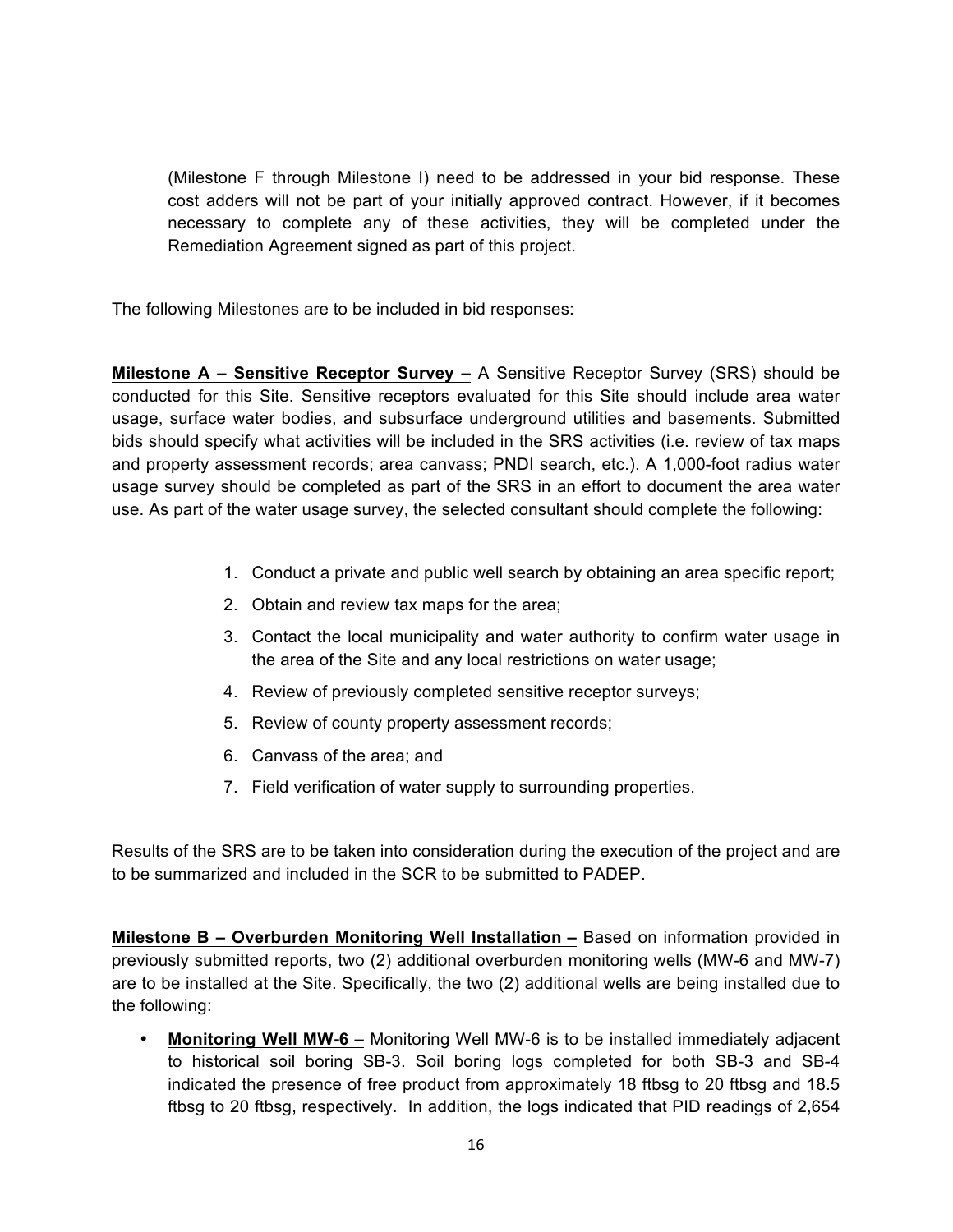ppm and 665 ppm were detected during the advancement of SB-3 and SB-4, respectively. The boring logs were included in Attachment D of the April 2009 SCR. With regards to free product, the soil characterization section of the SCR makes no mention of the free product noted on the 2009 boring logs. The groundwater characterization section of the SCR discusses free product as follows:

"No free product has been observed in any of the monitoring wells installed on the Site to date, or the potable well located within the study area. No free product was identified down gradient from the source area within the PA Canal and no free product was identified during the tank removal activities in 2008."

The purpose of the monitoring well MW-6 is to confirm whether free product is present in the area of soil boring SB-3 and whether further investigation is warranted in this area.

• **Monitoring Well MW-7 –** Monitoring Well MW-7 is to be installed along the southern property boundary between monitoring well MW-1 and MW-5 in an effort to provide an additional monitoring point on the reportedly downgradient property boundary.

The proposed locations of the shallow water monitoring wells are provided on the attached Figure 1. As part of the installation of the overburden monitoring wells, the selected consultant should consider the following:

- All monitoring wells will be advanced in the locations proposed in the RFB, unless the presence of utilities, obstructions, or safety concerns requires a change in the location. Prior to the advancement of the soil borings, the selected consultant will be required to complete a private markout at the Site to identify the location of obstructions and underground utilities. The proposed locations of the monitoring wells are provided on the attached Site Plan.
- For the two (2) overburden monitoring wells, the borehole will be drilled to the completed depth of approximately 25 ftbsg, and a monitoring well will be constructed using approximately 5 feet of four-inch diameter, schedule 40 PVC flush threaded casing and approximately 20 feet of four-inch diameter, schedule 40 PVC flush threaded 0.010 slot size screening. The total depth and screening interval provided are approximated. The estimated construction specifications provided above may need to be altered during drilling as dictated by actual site conditions (i.e. actual depth to bedrock, actual depth to groundwater, etc.).
- A flush-mounted manhole shall be cemented into place to complete the well at grade level. A locking, pressure fit, watertight cap will be used to prevent the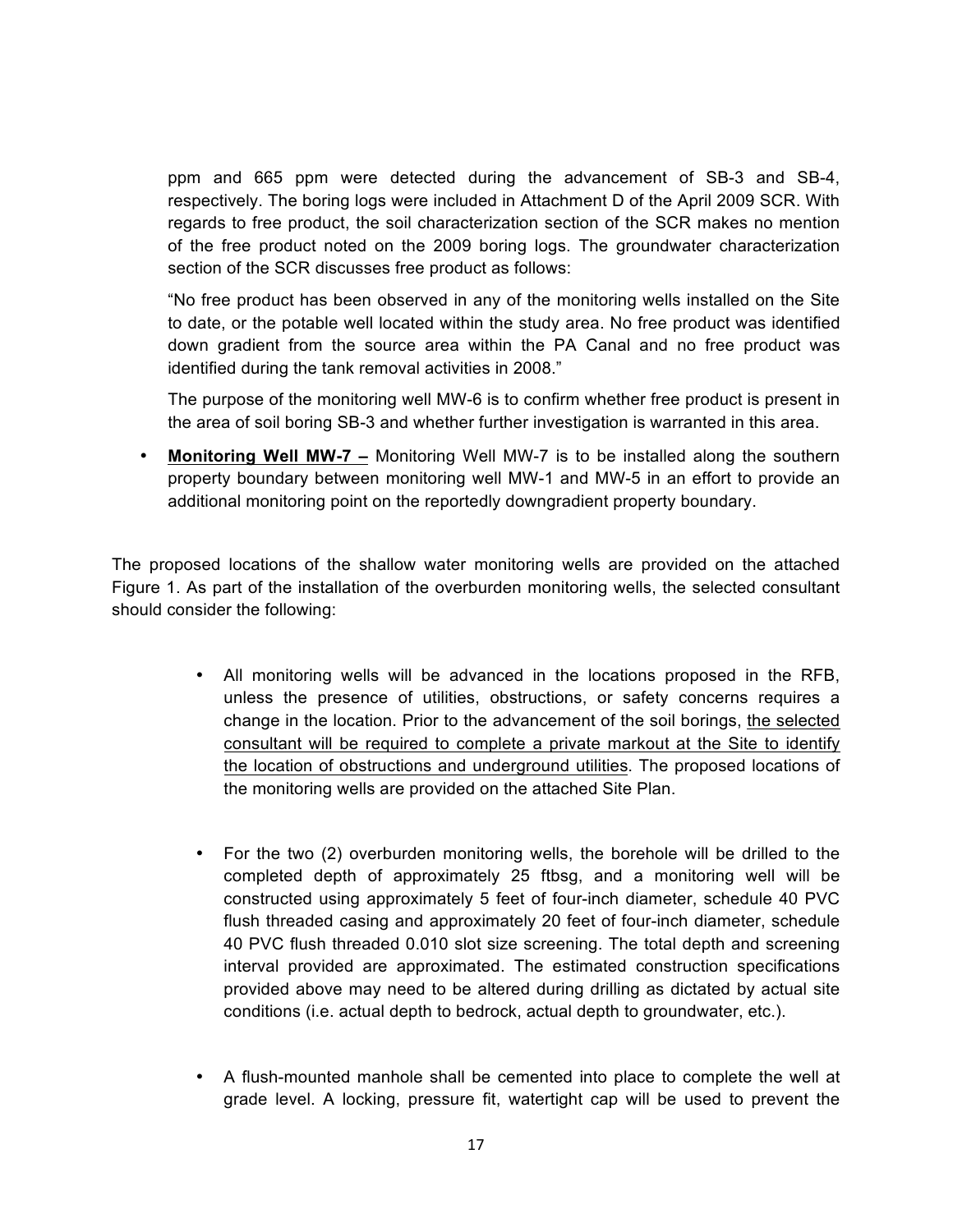infiltration of surface runoff and rainwater and to restrict access by unauthorized individuals.

- The wells should be drilled and constructed in accordance with generally accepted practices as outlined in the PADEP Groundwater Monitoring Guidance Manual, dated January 1, 1999 (Document # 383-3000-001). Based on anticipated drilling conditions, a Pennsylvania-licensed driller should install the wells using air-rotary methods.
- Drilling should be conducted under the supervision of a Pennsylvania-licensed Professional Geologist, although a field supervisor may be used in the field on a day-to-day basis. The field supervisor should visually inspect subsurface materials encountered during drilling, screen cuttings with a PID, and complete field well construction logs. When encountered, soils should be described using the Unified Soil Classification System. Bedrock should be described using USGS descriptive protocol, with the identification of the depth of and size of potential fractures and/or other subsurface anomalies.
- All wells are to be installed to the specifications included in the RFB. If the RFB indicates that the well should be overburden then it would only be installed as overburden. If installation of an overburden well in a location is deemed not feasible by a P.G. due to the shallow presence of competent bedrock after an appropriate attempt has been documented and logged, then a well would not be installed in that location and a credit/cost adjustment would be given to the claimant for that well not being installed.
- The newly installed monitoring wells should be developed to promote adequate hydraulic connection between the aquifer and the well. Depending on the depth and amount of sediment in the well, development should be completed via mechanical surging using either a bailer or an electric submersible pump, or by airlift techniques.
- Compile the field findings into comprehensive monitoring well construction diagrams and logs.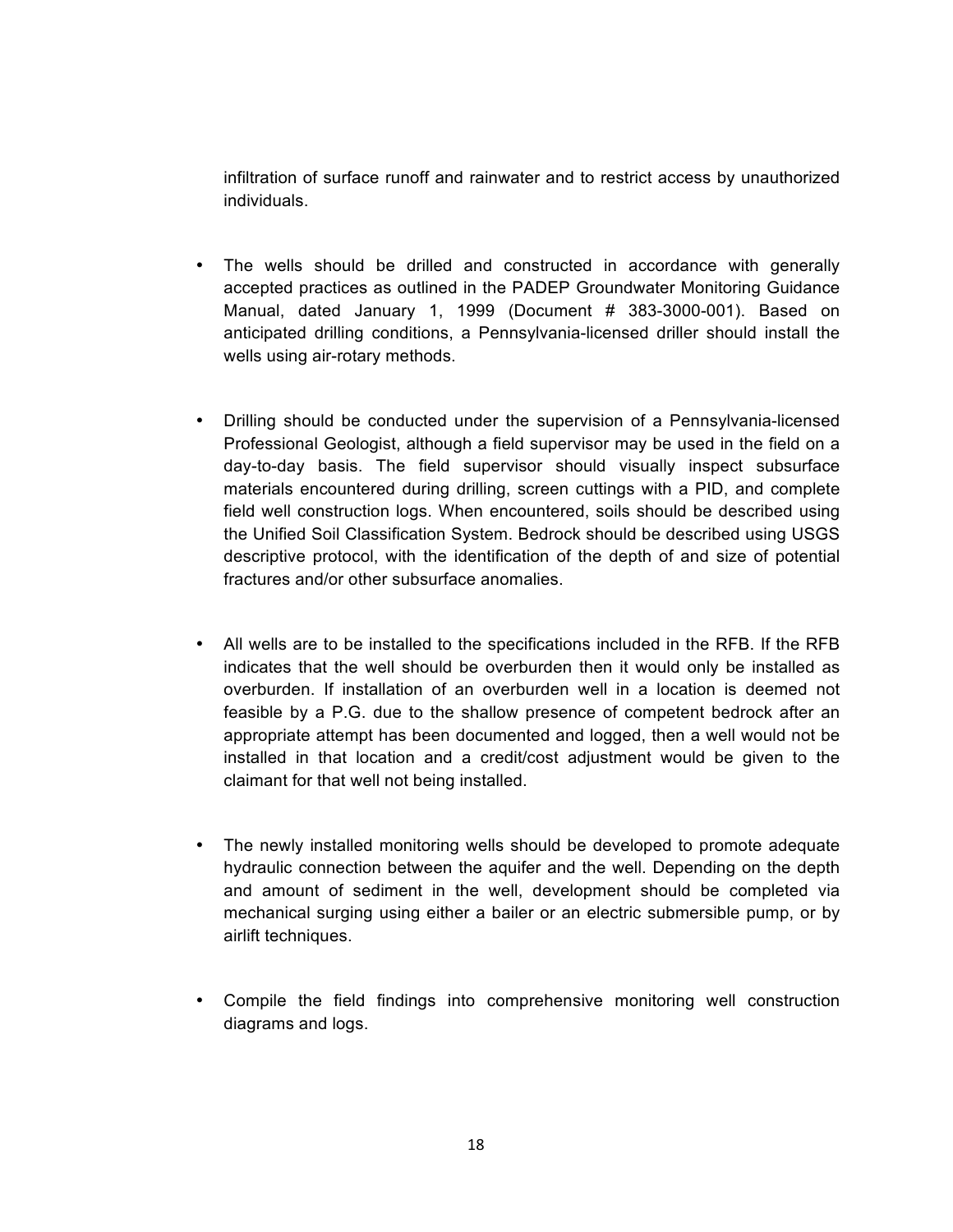**Milestone C – Site Survey –** Following the installation of the proposed monitoring wells, a professional survey of the Site by a Pennsylvania-licensed surveyor including all current site features (e.g., buildings, property boundaries, monitoring wells, supply well, etc.) shall be completed. All monitoring wells, the Site building, property boundaries and other important Site features are to be surveyed with the purpose of placing their horizontal coordinates on a scaled site map. In addition, the vertical coordinates of the monitoring well top of casings and surface grade are to be surveyed. The benchmark elevation shall be obtained by referencing the approximate ground surface elevation of the property or from an available benchmark from a USGS topographic map or benchmark elevation marker located at the Site. In conjunction with collecting depth to groundwater readings during sampling events and in an effort to establish groundwater flow at the Site, tops of casing for the existing monitoring wells are to be surveyed to facilitate the construction of a Site wide groundwater flow map. In addition, the presence of SPL (if detected) needs to be taken into consideration when calculating the static water levels in the wells and constructing a Site wide groundwater flow map. Groundwater elevation data collected following the installation of the additional monitoring wells along with data from the site survey will be utilized to produce a series of summary figures which will provide additional information as to the groundwater flow direction in the monitored aquifer.

**Milestone D – Groundwater Monitoring and Sampling** – For this RFB, please assume the total number of groundwater monitoring and sampling events that will be needed is two (2) events. During each of the two (2) groundwater monitoring and sampling events, the selected consultant shall collect groundwater samples from monitoring wells MW-1 through MW-7. In addition, the selected consultant will collect a sample from the Site's supply well during each of the groundwater monitoring and sampling event. Please note that USTIF will only pay the selected consultant for the actual number of events conducted (i.e. if a firm includes the costs to complete two (2) events, but only one (1) event is conducted; then the firm will only be paid for the one (1) event completed). The selected consultant should be prepared to conduct the first groundwater sampling event at the Site approximately two (2) weeks after the installation and development of the two (2) proposed monitoring wells. Each event should include the following:

- Collect water level readings from each of the monitoring wells using an interface probe capable of distinguishing water and/or the presence or absence of product to the nearest 0.01 feet.
- Record the depth to water readings from the monitoring wells and then use the data to determine water level elevations such that groundwater flow direction can be confirmed.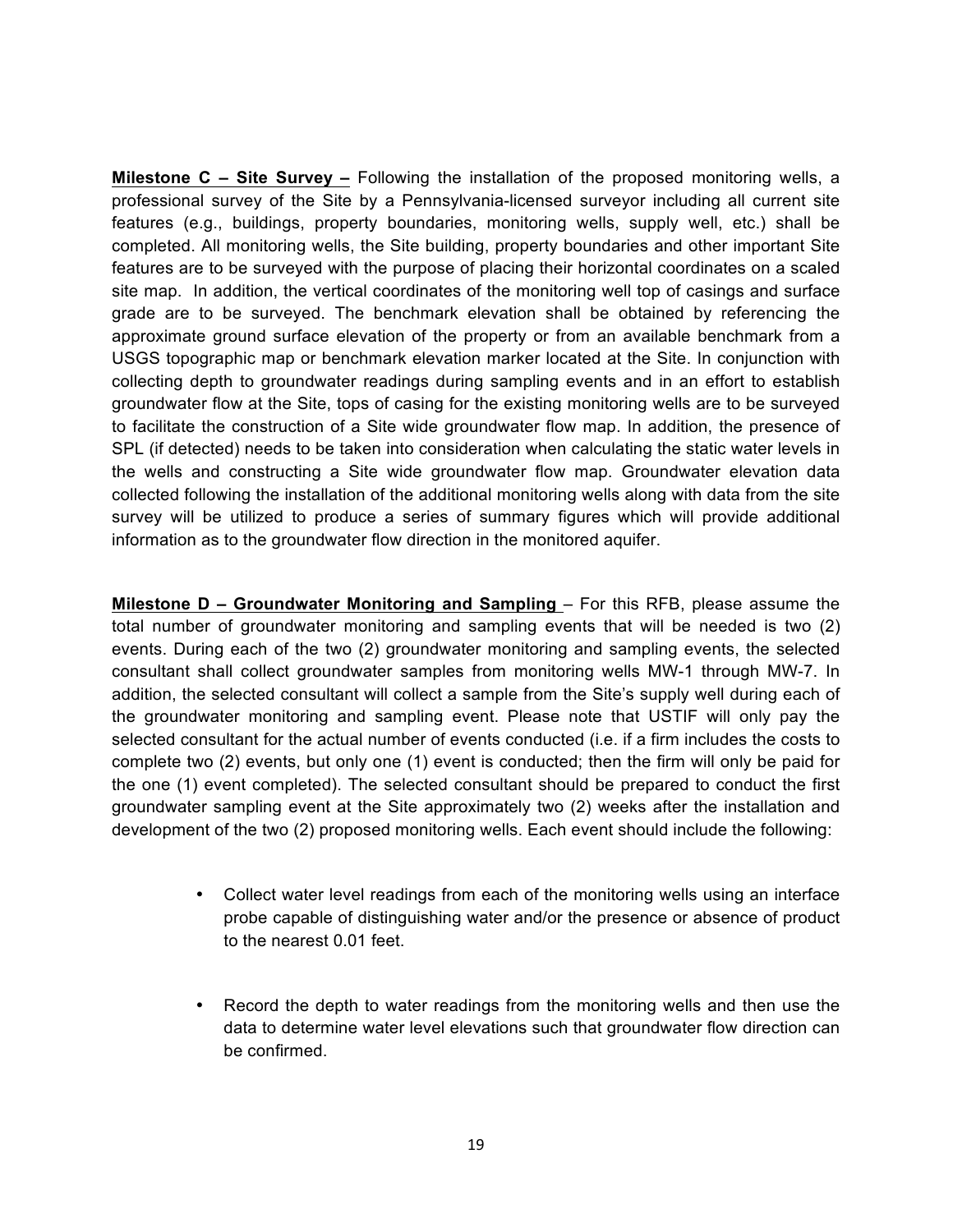- Groundwater sampling activities should be conducted in accordance with generally accepted practices as outlined in the final version of the PADEP Groundwater Monitoring Guidance Manual.
- Prior to the collection of groundwater samples, the water column in each of the monitoring wells should be purged by either the removal of approximately three (3) volumes of the water column or via low flow sampling method.
- Sampling equipment should be decontaminated prior to sample collection in accordance with generally accepted industry practices.
- Following purging activities, groundwater samples should be collected as quickly as practical from each of the wells directly from a bailer into laboratory supplied bottleware.
- Samples should be properly handled under chain of custody documentation protocol and kept cold from sample collection until the samples are relinquished to the accredited laboratory.
- Groundwater samples collected during each of the events will be sent to an accredited laboratory to be tested for the required constituents of concern in accordance with Pennsylvania's Storage Tank Regulation procedures and cleanup standard criteria as specified in Pennsylvania's Act 2. Specifically, each sample will be analyzed for BTEX, MTBE, naphthalene, cumene, 1,2,4-TMB and 1,3,5-TMB.
- The supply well sample collected during each of the events will be sent to an accredited laboratory to be tested for the required constituents of concern in accordance with Pennsylvania's Storage Tank Regulation procedures and cleanup standard criteria as specified in Pennsylvania's Act 2. Specifically, each sample will be analyzed for benzene, toluene, ethylbenzene, total xylenes, MTBE, naphthalene, cumene, 1,3,5-trimethylbenzene, and 1,2,4 trimethylbenzene. Results from the supply monitoring and sampling events will be summarized and presented to the PADEP in the RAP.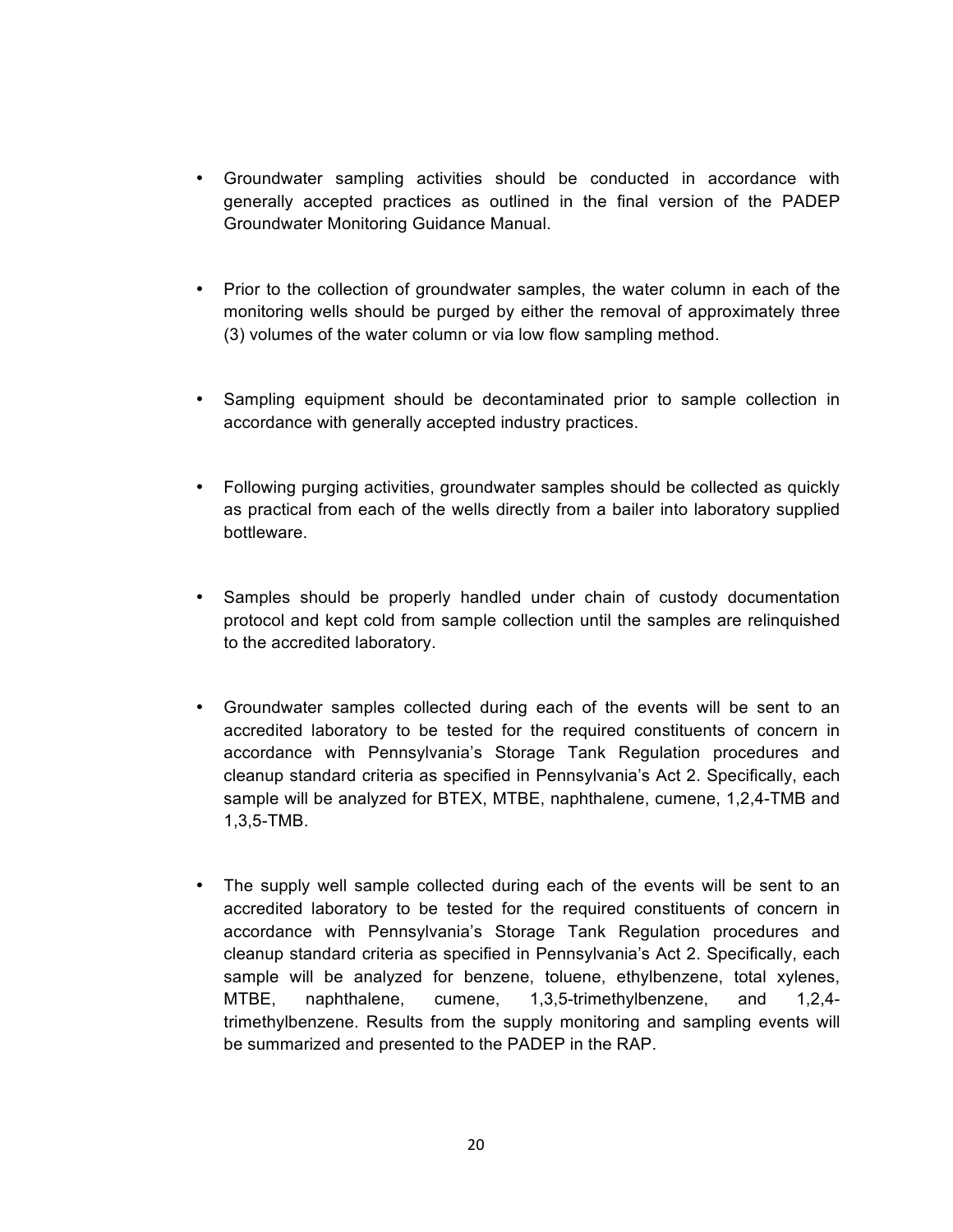- In addition to the samples collected from the monitoring wells and supply well, one (1) duplicate sample and one (1) equipment blank sample will be collected and submitted per day of sampling.
- The laboratory to be utilized should be identified in the bid package. Upon receipt of the results, the consultant should forward a copy of the analytical data to the solicitor and PAUSTIF (or its designated representative). Following collection of the second round of groundwater monitoring and sampling data, a determination will be made whether additional rounds of data need to be completed before an appropriate RAP can be submitted. The selected consultant will keep PAUSTIF and the Technical Contact updated on the progress of the investigation.

**Milestone E – Preparation of a Remedial Action Plan (RAP).** Following the completion of the activities proposed in Milestone A through Milestone D; the selected consultant will prepare a RAP for the Site. The information gathered during the aforementioned milestones should be incorporated into a comprehensive RAP that will be submitted to the PADEP and will facilitate the objective to complete regulatory requirements governing the RAP and gain PADEP approval for the report. For this RAP, please assume that the RAP will be selecting Monitored Natural Attenuation as the remediation strategy. If it is determined later that the data does not support Monitored Natural Attenuation as a viable strategy for this Site, then feasibility testing and an expanded RAP will be handled under an amendment to the fixed price contract.

The RAP should summarize the results of the recent investigations, the findings of the previous investigations, a comprehensive Site history, sensitive receptor information, discussion on the completed remediation efforts, and a series of summary tables, appendices, and figures illustrating the information provided in the report. It should also present a clear discussion and a structured argument as to why the selected remedial strategy is appropriate and applicable for this Site. The RAP should also provide specifications as to how the remedial strategy will be implemented at the Site.

The format and content of the report shall be generally consistent with 25 PA Code §245.309 and §245.310. The RAP shall be sealed by a Professional Geologist and a Professional Engineer registered in the State of Pennsylvania. A draft copy of the report shall be submitted electronically (in Adobe PDF format) and in hard copy to the Solicitor and Technical Contact for review / comment prior to finalizing the RAP. Once the selected consultant has addressed comments on the draft, the selected consultant shall finalize and issue the report to the PADEP. The report submission is to be submitted no later than the date specified in the schedule presented by the selected consultant. All AutoCAD maps / plans included in the report (e.g., site plan / base map, groundwater elevation maps, dissolved plume maps, soil contaminant distribution maps, etc.) and appendices (e.g., boring logs, tables, disposal documentation, lab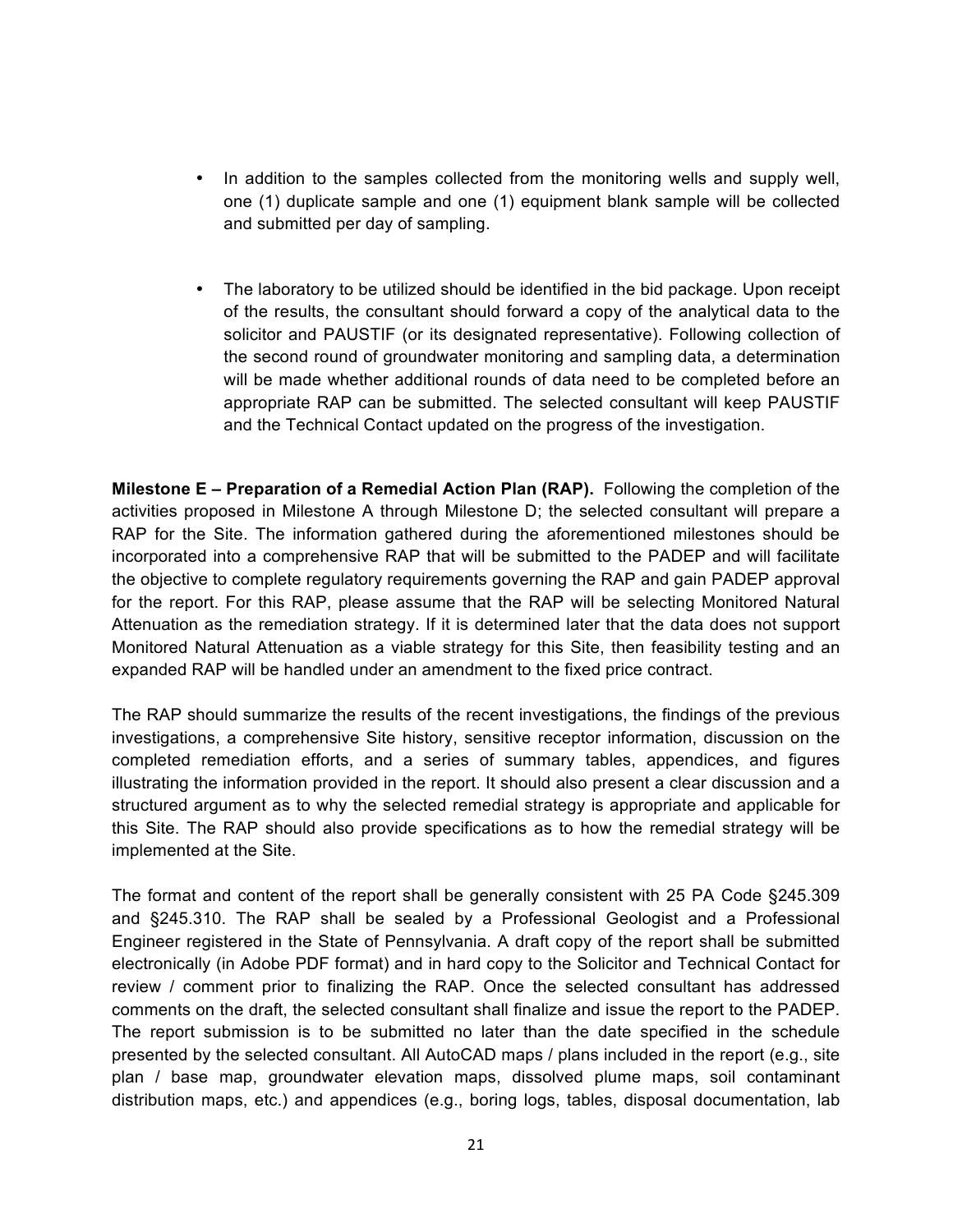data, and sensitive receptor information) shall also be submitted electronically on CD to the Solicitor and Technical Contact.

**Milestone F – Additional Groundwater Monitoring and Sampling (Cost Adder Milestone)** – Provide a Unit Cost to complete an additional groundwater monitoring and sampling event. The scope of work for this cost adder should follow Milestone D.

- *Milestone F1 -* The cost provided should be to complete only one (1) event with all wells (existing and proposed) in the network being sampled as well as the supply well. The provided cost would be to cover all labor, equipment, laboratory, waste, etc.
- *Milestone F2 -* The cost provided should be to sample one (1) additional monitoring well during a groundwater sampling event. The provided cost would be to cover all labor, equipment, laboratory, waste, etc.

**Milestone G – Preparation of Summary Progress Report (Cost Adder Milestone)** – Provide a Unit Cost to Prepare a Summary Progress Report for submittal to the PADEP. The Progress Report should detail the observations documented during the event, summarize the analytical results, map the groundwater flow direction for the Site, provide iso-concentration maps for compounds exceeding the SWHS, provide hydro-graphs, discuss the interim remediation efforts (if any), and provide additional scheduling details for upcoming events. Once the report is approved by the Solicitor, PAUSTIF and the Technical Contact, the report can be finalized and submitted to the PADEP. The progress reports discussed are being proposed to meet the PADEP obligation on progress reporting.

**Milestone H – Installation of additional overburden Monitoring Wells (Cost Adder Milestone)** – Provide a Unit Cost to install one (1) additional overburden monitoring well. The scope of work for this cost adder should follow Milestone B construction guidelines. Please provide costs for the following:

> • *Milestone H1* – Installation of one (1) additional overburden monitoring well during a separate event. The provided cost would be to cover all labor, equipment, subcontractors, waste, etc.